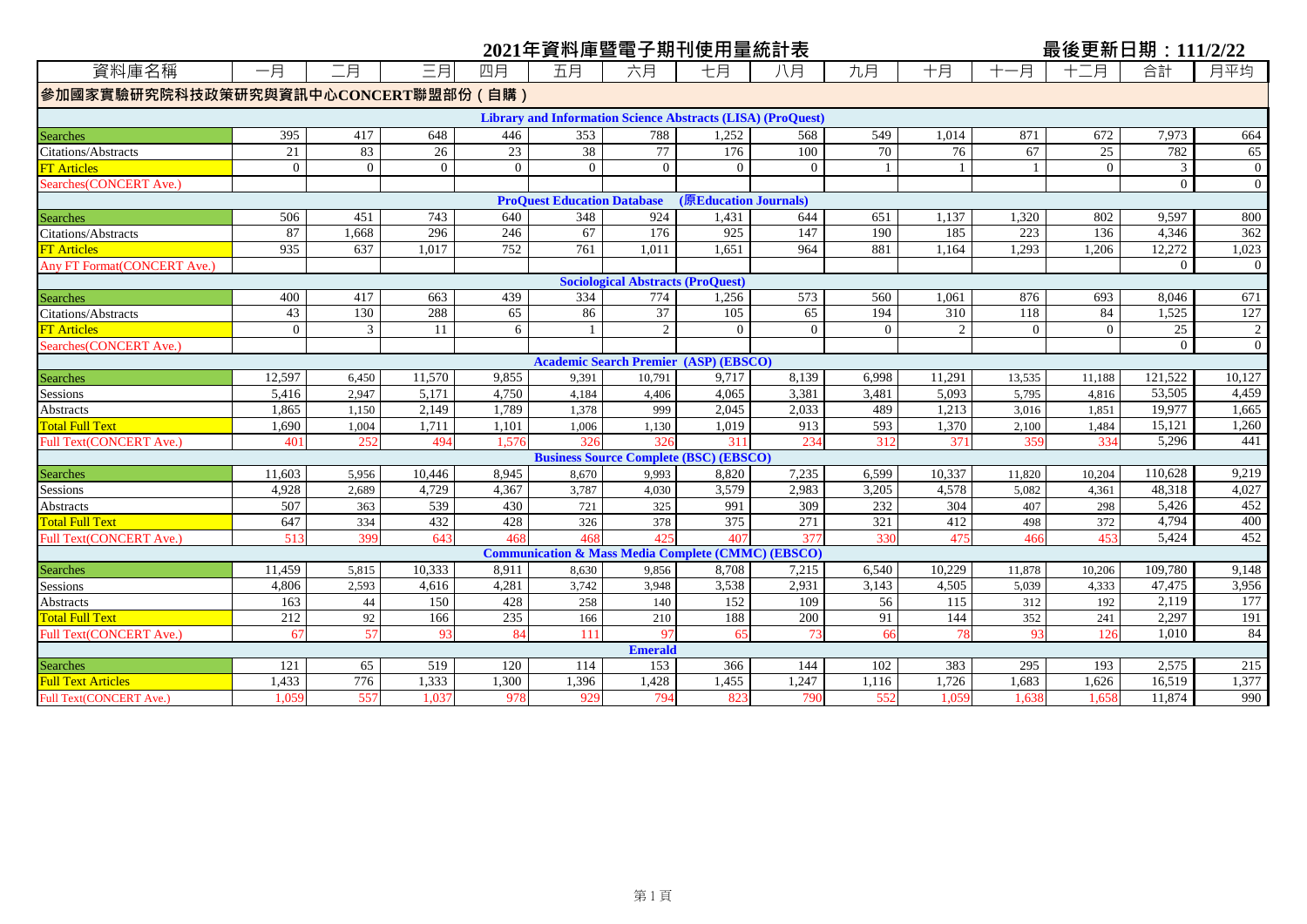| 二月<br>資料庫名稱<br>三月<br>一月<br>合計<br>月平均<br>一月<br>八月<br>九月<br>十月<br>十二月<br>四月<br>五月<br>六月<br>七月<br><b>MLA International Bibliography (EBSCO)</b><br>11,335<br>10,230<br>8,812<br>8,558<br>7,124<br>6,489<br>10,262<br>108,695<br>9,058<br>5,764<br>9,782<br>8,531<br>11,744<br>10.064<br>46,775<br>3,707<br>3,097<br>3,898<br>4,762<br>2,576<br>4,567<br>4,212<br>3,883<br>3,422<br>2,864<br>4,481<br>4,257<br>4,947<br>942<br>79<br>89<br>57<br>113<br>50<br>63<br>72<br>122<br>96<br>61<br>46<br>101<br>72<br>4,058<br>Searches(CONCERT Ave.)<br>3,773<br>5,331<br>4.283<br>2.511<br>4.865<br>4.246<br>3.851<br>3.193<br>2.882<br>3.596<br>5.299<br>4.870<br>48.700<br><b>IEL</b><br>Searches<br>1,262<br>1,466<br>1,087<br>1,483<br>898<br>1,238<br>1,373<br>1,365<br>1,197<br>1.641<br>2,301<br>2,068<br>17,379<br>1,448<br><b>Article Requests</b><br>7,942<br>7.924<br>92,412<br>4.943<br>6.972<br>7,514<br>6,958<br>7,463<br>6,396<br>8,080<br>10,251<br>7,701<br>7,631<br>10,338<br>Page Views<br>28,888<br>37,223<br>26,292<br>35,106<br>35,568<br>32,889<br>35,494<br>35,978<br>39,306<br>446,671<br>39,399<br>36,599<br>50,409<br>50,743<br>3,232<br>4,822<br><b>Visits</b><br>4,790<br>4,877<br>4,476<br>4,431<br>4,370<br>3,980<br>5,310<br>57,860<br>4,961<br>4,441<br>6,411<br>6,581<br>157,475<br>Full Text(CONCERT Ave.)<br>8,592<br>12,486<br>13,123<br>12,888<br>14,258<br>12,895<br>13,111<br>12,736<br>12,523<br>11,978<br>14,047<br>15,351<br>16,610<br><b>InCites JCR</b><br>Sessions<br>673<br>1,064<br>1,052<br>11,723<br>977<br>701<br>1,103<br>806<br>820<br>763<br>913<br>944<br>1,728<br>1,156<br>Record Views<br>433<br>389<br>740<br>548<br>2,203<br>18,244<br>1,520<br>616<br>749<br>2,678<br>2,023<br>3,448<br>2,233<br>2,184<br>Queries<br>1,397<br>2,353<br>2,226<br>1,672<br>1,217<br>1,175<br>2,021<br>1,413<br>2,019<br>1,174<br>2,105<br>1,559<br>20,062<br>1,403<br>13,225<br>Queries(CONCERT Ave.)<br>904<br>1.032<br>1,102<br>1.126<br>1,533<br>1.129<br>1.005<br>.126<br>1.472<br>783<br>840<br>956<br>1.319<br><b>JSTOR</b><br>Searches<br>1,242<br>2,472<br>2,742<br>2,887<br>2,008<br>3,297<br>2,483<br>2,129<br>2,488<br>1.246<br>2,057<br>3,427<br>3,798<br>29,793<br>Full Text<br>3,265<br>5.039<br>5,440<br>3,712<br>3,793<br>57,357<br>4,858<br>5,283<br>5,474<br>3,626<br>4,560<br>4,780<br>5,666<br>6.641<br><b>Nature Journals Online (Nature Only)</b><br>2,157<br>1,345<br>2,290<br>2,089<br>2,590<br>2,487<br>1,701<br>1,952<br>2,377<br>25,881<br><b>Full Text Total Requests</b><br>1,611<br>2,360<br>2,380<br>2,699<br><b>Full Text Total Requests (CONCERT Ave.)</b><br>15,947<br>1,329<br>1.043<br>883<br>1.366<br>1.450<br>1.416<br>1.209<br>1.352<br>.460<br>1.185<br>1.415<br>1.439<br>1.729<br><b>Naxos Music Library</b><br>129<br><b>Total Logins</b><br>145<br>136<br>161<br>116<br>127<br>145<br>108<br>131<br>176<br>172<br>130<br>1,676<br>140<br>563<br>555<br>550<br>1.991<br>307<br>667<br>726<br>612<br>893<br>684<br>682<br>8,690<br>724<br>460<br>Total number of Turnaways<br>72<br>$\Omega$<br>18<br>$\Omega$<br>$\overline{0}$<br>$\theta$<br>$\theta$<br>$\Omega$<br>$\theta$<br>90<br>8<br>$\Omega$<br>$\Omega$<br>$\Omega$<br>Total number of tracks played(CONCERT Ave.)<br>$\Omega$<br>$\overline{0}$<br><b>Oxford Art Online</b><br>Searches<br>23<br>22<br>44<br>84<br>78<br>41<br>65<br>104<br>37<br>576<br>16<br>16<br>46<br>48<br>$\overline{19}$<br>18<br>63<br>12<br>25<br>31<br>19<br>41<br>26<br>5<br>27<br>290<br>24<br>$\overline{4}$<br><b>Full Texts</b><br>32<br>$\overline{26}$<br>21<br>33<br>37<br>29<br>317<br>39<br>20<br>62<br><b>Section Requested(CONCERT</b><br>19<br>16<br><b>Oxford Journals Online</b><br>Full-Texts (現刊)<br>1,052<br>1,633<br>1,793<br>1,831<br>1,478<br>1,682<br>1,476<br>1,918<br>2,972<br>22,545<br>1,879<br>1,815<br>1,631<br>3,264<br>Full-Text(CONCERT Ave.)<br>3,082<br>40.162<br>3,347<br>3,293<br>2.641<br>3,295<br>2,965<br>3,249<br>3,344<br>3,727<br>3,982<br>4.244<br>3,262<br>3,078<br><b>Oxford Music Online</b><br><b>Searches</b><br>797<br>434<br>241<br>$\overline{345}$<br>441<br>263<br>892<br>414<br>463<br>342<br>1,507<br>848<br>6,987<br>582<br>457<br>309<br>310<br>380<br>240<br>825<br>438<br>548<br>408<br>729<br><b>Full Texts</b><br>Section Requested(CONCERT<br>666<br>1,321<br>6,631<br>553<br>74<br>77<br>109<br>104<br>59<br>135<br>113<br>82<br>187<br>1,306<br>167<br>50<br>166<br>92 |                 |  |  | 2021年資料庫暨電子期刊使用量統計表 |  |  | 最後更新日期: 111/2/22 |  |
|----------------------------------------------------------------------------------------------------------------------------------------------------------------------------------------------------------------------------------------------------------------------------------------------------------------------------------------------------------------------------------------------------------------------------------------------------------------------------------------------------------------------------------------------------------------------------------------------------------------------------------------------------------------------------------------------------------------------------------------------------------------------------------------------------------------------------------------------------------------------------------------------------------------------------------------------------------------------------------------------------------------------------------------------------------------------------------------------------------------------------------------------------------------------------------------------------------------------------------------------------------------------------------------------------------------------------------------------------------------------------------------------------------------------------------------------------------------------------------------------------------------------------------------------------------------------------------------------------------------------------------------------------------------------------------------------------------------------------------------------------------------------------------------------------------------------------------------------------------------------------------------------------------------------------------------------------------------------------------------------------------------------------------------------------------------------------------------------------------------------------------------------------------------------------------------------------------------------------------------------------------------------------------------------------------------------------------------------------------------------------------------------------------------------------------------------------------------------------------------------------------------------------------------------------------------------------------------------------------------------------------------------------------------------------------------------------------------------------------------------------------------------------------------------------------------------------------------------------------------------------------------------------------------------------------------------------------------------------------------------------------------------------------------------------------------------------------------------------------------------------------------------------------------------------------------------------------------------------------------------------------------------------------------------------------------------------------------------------------------------------------------------------------------------------------------------------------------------------------------------------------------------------------------------------------------------------------------------------------------------------------------------------------------------------------------------------------------------------------------------------------------------------------------------------------------------------------------------------------------------------------------------------------------------------------------------------------------------------------------------------------------------------------------------------------------------------------------------------------------------------------------------------------------------------------------------------------------------------------------------------------------------------------------------------------------------------------------------------------------------------------------------------------------------------------------------------------|-----------------|--|--|---------------------|--|--|------------------|--|
|                                                                                                                                                                                                                                                                                                                                                                                                                                                                                                                                                                                                                                                                                                                                                                                                                                                                                                                                                                                                                                                                                                                                                                                                                                                                                                                                                                                                                                                                                                                                                                                                                                                                                                                                                                                                                                                                                                                                                                                                                                                                                                                                                                                                                                                                                                                                                                                                                                                                                                                                                                                                                                                                                                                                                                                                                                                                                                                                                                                                                                                                                                                                                                                                                                                                                                                                                                                                                                                                                                                                                                                                                                                                                                                                                                                                                                                                                                                                                                                                                                                                                                                                                                                                                                                                                                                                                                                                                                                          |                 |  |  |                     |  |  |                  |  |
|                                                                                                                                                                                                                                                                                                                                                                                                                                                                                                                                                                                                                                                                                                                                                                                                                                                                                                                                                                                                                                                                                                                                                                                                                                                                                                                                                                                                                                                                                                                                                                                                                                                                                                                                                                                                                                                                                                                                                                                                                                                                                                                                                                                                                                                                                                                                                                                                                                                                                                                                                                                                                                                                                                                                                                                                                                                                                                                                                                                                                                                                                                                                                                                                                                                                                                                                                                                                                                                                                                                                                                                                                                                                                                                                                                                                                                                                                                                                                                                                                                                                                                                                                                                                                                                                                                                                                                                                                                                          |                 |  |  |                     |  |  |                  |  |
|                                                                                                                                                                                                                                                                                                                                                                                                                                                                                                                                                                                                                                                                                                                                                                                                                                                                                                                                                                                                                                                                                                                                                                                                                                                                                                                                                                                                                                                                                                                                                                                                                                                                                                                                                                                                                                                                                                                                                                                                                                                                                                                                                                                                                                                                                                                                                                                                                                                                                                                                                                                                                                                                                                                                                                                                                                                                                                                                                                                                                                                                                                                                                                                                                                                                                                                                                                                                                                                                                                                                                                                                                                                                                                                                                                                                                                                                                                                                                                                                                                                                                                                                                                                                                                                                                                                                                                                                                                                          | Searches        |  |  |                     |  |  |                  |  |
|                                                                                                                                                                                                                                                                                                                                                                                                                                                                                                                                                                                                                                                                                                                                                                                                                                                                                                                                                                                                                                                                                                                                                                                                                                                                                                                                                                                                                                                                                                                                                                                                                                                                                                                                                                                                                                                                                                                                                                                                                                                                                                                                                                                                                                                                                                                                                                                                                                                                                                                                                                                                                                                                                                                                                                                                                                                                                                                                                                                                                                                                                                                                                                                                                                                                                                                                                                                                                                                                                                                                                                                                                                                                                                                                                                                                                                                                                                                                                                                                                                                                                                                                                                                                                                                                                                                                                                                                                                                          | <b>Sessions</b> |  |  |                     |  |  |                  |  |
|                                                                                                                                                                                                                                                                                                                                                                                                                                                                                                                                                                                                                                                                                                                                                                                                                                                                                                                                                                                                                                                                                                                                                                                                                                                                                                                                                                                                                                                                                                                                                                                                                                                                                                                                                                                                                                                                                                                                                                                                                                                                                                                                                                                                                                                                                                                                                                                                                                                                                                                                                                                                                                                                                                                                                                                                                                                                                                                                                                                                                                                                                                                                                                                                                                                                                                                                                                                                                                                                                                                                                                                                                                                                                                                                                                                                                                                                                                                                                                                                                                                                                                                                                                                                                                                                                                                                                                                                                                                          | Abstracts       |  |  |                     |  |  |                  |  |
|                                                                                                                                                                                                                                                                                                                                                                                                                                                                                                                                                                                                                                                                                                                                                                                                                                                                                                                                                                                                                                                                                                                                                                                                                                                                                                                                                                                                                                                                                                                                                                                                                                                                                                                                                                                                                                                                                                                                                                                                                                                                                                                                                                                                                                                                                                                                                                                                                                                                                                                                                                                                                                                                                                                                                                                                                                                                                                                                                                                                                                                                                                                                                                                                                                                                                                                                                                                                                                                                                                                                                                                                                                                                                                                                                                                                                                                                                                                                                                                                                                                                                                                                                                                                                                                                                                                                                                                                                                                          |                 |  |  |                     |  |  |                  |  |
|                                                                                                                                                                                                                                                                                                                                                                                                                                                                                                                                                                                                                                                                                                                                                                                                                                                                                                                                                                                                                                                                                                                                                                                                                                                                                                                                                                                                                                                                                                                                                                                                                                                                                                                                                                                                                                                                                                                                                                                                                                                                                                                                                                                                                                                                                                                                                                                                                                                                                                                                                                                                                                                                                                                                                                                                                                                                                                                                                                                                                                                                                                                                                                                                                                                                                                                                                                                                                                                                                                                                                                                                                                                                                                                                                                                                                                                                                                                                                                                                                                                                                                                                                                                                                                                                                                                                                                                                                                                          |                 |  |  |                     |  |  |                  |  |
|                                                                                                                                                                                                                                                                                                                                                                                                                                                                                                                                                                                                                                                                                                                                                                                                                                                                                                                                                                                                                                                                                                                                                                                                                                                                                                                                                                                                                                                                                                                                                                                                                                                                                                                                                                                                                                                                                                                                                                                                                                                                                                                                                                                                                                                                                                                                                                                                                                                                                                                                                                                                                                                                                                                                                                                                                                                                                                                                                                                                                                                                                                                                                                                                                                                                                                                                                                                                                                                                                                                                                                                                                                                                                                                                                                                                                                                                                                                                                                                                                                                                                                                                                                                                                                                                                                                                                                                                                                                          |                 |  |  |                     |  |  |                  |  |
|                                                                                                                                                                                                                                                                                                                                                                                                                                                                                                                                                                                                                                                                                                                                                                                                                                                                                                                                                                                                                                                                                                                                                                                                                                                                                                                                                                                                                                                                                                                                                                                                                                                                                                                                                                                                                                                                                                                                                                                                                                                                                                                                                                                                                                                                                                                                                                                                                                                                                                                                                                                                                                                                                                                                                                                                                                                                                                                                                                                                                                                                                                                                                                                                                                                                                                                                                                                                                                                                                                                                                                                                                                                                                                                                                                                                                                                                                                                                                                                                                                                                                                                                                                                                                                                                                                                                                                                                                                                          |                 |  |  |                     |  |  |                  |  |
|                                                                                                                                                                                                                                                                                                                                                                                                                                                                                                                                                                                                                                                                                                                                                                                                                                                                                                                                                                                                                                                                                                                                                                                                                                                                                                                                                                                                                                                                                                                                                                                                                                                                                                                                                                                                                                                                                                                                                                                                                                                                                                                                                                                                                                                                                                                                                                                                                                                                                                                                                                                                                                                                                                                                                                                                                                                                                                                                                                                                                                                                                                                                                                                                                                                                                                                                                                                                                                                                                                                                                                                                                                                                                                                                                                                                                                                                                                                                                                                                                                                                                                                                                                                                                                                                                                                                                                                                                                                          |                 |  |  |                     |  |  |                  |  |
|                                                                                                                                                                                                                                                                                                                                                                                                                                                                                                                                                                                                                                                                                                                                                                                                                                                                                                                                                                                                                                                                                                                                                                                                                                                                                                                                                                                                                                                                                                                                                                                                                                                                                                                                                                                                                                                                                                                                                                                                                                                                                                                                                                                                                                                                                                                                                                                                                                                                                                                                                                                                                                                                                                                                                                                                                                                                                                                                                                                                                                                                                                                                                                                                                                                                                                                                                                                                                                                                                                                                                                                                                                                                                                                                                                                                                                                                                                                                                                                                                                                                                                                                                                                                                                                                                                                                                                                                                                                          |                 |  |  |                     |  |  |                  |  |
|                                                                                                                                                                                                                                                                                                                                                                                                                                                                                                                                                                                                                                                                                                                                                                                                                                                                                                                                                                                                                                                                                                                                                                                                                                                                                                                                                                                                                                                                                                                                                                                                                                                                                                                                                                                                                                                                                                                                                                                                                                                                                                                                                                                                                                                                                                                                                                                                                                                                                                                                                                                                                                                                                                                                                                                                                                                                                                                                                                                                                                                                                                                                                                                                                                                                                                                                                                                                                                                                                                                                                                                                                                                                                                                                                                                                                                                                                                                                                                                                                                                                                                                                                                                                                                                                                                                                                                                                                                                          |                 |  |  |                     |  |  |                  |  |
|                                                                                                                                                                                                                                                                                                                                                                                                                                                                                                                                                                                                                                                                                                                                                                                                                                                                                                                                                                                                                                                                                                                                                                                                                                                                                                                                                                                                                                                                                                                                                                                                                                                                                                                                                                                                                                                                                                                                                                                                                                                                                                                                                                                                                                                                                                                                                                                                                                                                                                                                                                                                                                                                                                                                                                                                                                                                                                                                                                                                                                                                                                                                                                                                                                                                                                                                                                                                                                                                                                                                                                                                                                                                                                                                                                                                                                                                                                                                                                                                                                                                                                                                                                                                                                                                                                                                                                                                                                                          |                 |  |  |                     |  |  |                  |  |
|                                                                                                                                                                                                                                                                                                                                                                                                                                                                                                                                                                                                                                                                                                                                                                                                                                                                                                                                                                                                                                                                                                                                                                                                                                                                                                                                                                                                                                                                                                                                                                                                                                                                                                                                                                                                                                                                                                                                                                                                                                                                                                                                                                                                                                                                                                                                                                                                                                                                                                                                                                                                                                                                                                                                                                                                                                                                                                                                                                                                                                                                                                                                                                                                                                                                                                                                                                                                                                                                                                                                                                                                                                                                                                                                                                                                                                                                                                                                                                                                                                                                                                                                                                                                                                                                                                                                                                                                                                                          |                 |  |  |                     |  |  |                  |  |
|                                                                                                                                                                                                                                                                                                                                                                                                                                                                                                                                                                                                                                                                                                                                                                                                                                                                                                                                                                                                                                                                                                                                                                                                                                                                                                                                                                                                                                                                                                                                                                                                                                                                                                                                                                                                                                                                                                                                                                                                                                                                                                                                                                                                                                                                                                                                                                                                                                                                                                                                                                                                                                                                                                                                                                                                                                                                                                                                                                                                                                                                                                                                                                                                                                                                                                                                                                                                                                                                                                                                                                                                                                                                                                                                                                                                                                                                                                                                                                                                                                                                                                                                                                                                                                                                                                                                                                                                                                                          |                 |  |  |                     |  |  |                  |  |
|                                                                                                                                                                                                                                                                                                                                                                                                                                                                                                                                                                                                                                                                                                                                                                                                                                                                                                                                                                                                                                                                                                                                                                                                                                                                                                                                                                                                                                                                                                                                                                                                                                                                                                                                                                                                                                                                                                                                                                                                                                                                                                                                                                                                                                                                                                                                                                                                                                                                                                                                                                                                                                                                                                                                                                                                                                                                                                                                                                                                                                                                                                                                                                                                                                                                                                                                                                                                                                                                                                                                                                                                                                                                                                                                                                                                                                                                                                                                                                                                                                                                                                                                                                                                                                                                                                                                                                                                                                                          |                 |  |  |                     |  |  |                  |  |
|                                                                                                                                                                                                                                                                                                                                                                                                                                                                                                                                                                                                                                                                                                                                                                                                                                                                                                                                                                                                                                                                                                                                                                                                                                                                                                                                                                                                                                                                                                                                                                                                                                                                                                                                                                                                                                                                                                                                                                                                                                                                                                                                                                                                                                                                                                                                                                                                                                                                                                                                                                                                                                                                                                                                                                                                                                                                                                                                                                                                                                                                                                                                                                                                                                                                                                                                                                                                                                                                                                                                                                                                                                                                                                                                                                                                                                                                                                                                                                                                                                                                                                                                                                                                                                                                                                                                                                                                                                                          |                 |  |  |                     |  |  |                  |  |
|                                                                                                                                                                                                                                                                                                                                                                                                                                                                                                                                                                                                                                                                                                                                                                                                                                                                                                                                                                                                                                                                                                                                                                                                                                                                                                                                                                                                                                                                                                                                                                                                                                                                                                                                                                                                                                                                                                                                                                                                                                                                                                                                                                                                                                                                                                                                                                                                                                                                                                                                                                                                                                                                                                                                                                                                                                                                                                                                                                                                                                                                                                                                                                                                                                                                                                                                                                                                                                                                                                                                                                                                                                                                                                                                                                                                                                                                                                                                                                                                                                                                                                                                                                                                                                                                                                                                                                                                                                                          |                 |  |  |                     |  |  |                  |  |
|                                                                                                                                                                                                                                                                                                                                                                                                                                                                                                                                                                                                                                                                                                                                                                                                                                                                                                                                                                                                                                                                                                                                                                                                                                                                                                                                                                                                                                                                                                                                                                                                                                                                                                                                                                                                                                                                                                                                                                                                                                                                                                                                                                                                                                                                                                                                                                                                                                                                                                                                                                                                                                                                                                                                                                                                                                                                                                                                                                                                                                                                                                                                                                                                                                                                                                                                                                                                                                                                                                                                                                                                                                                                                                                                                                                                                                                                                                                                                                                                                                                                                                                                                                                                                                                                                                                                                                                                                                                          |                 |  |  |                     |  |  |                  |  |
|                                                                                                                                                                                                                                                                                                                                                                                                                                                                                                                                                                                                                                                                                                                                                                                                                                                                                                                                                                                                                                                                                                                                                                                                                                                                                                                                                                                                                                                                                                                                                                                                                                                                                                                                                                                                                                                                                                                                                                                                                                                                                                                                                                                                                                                                                                                                                                                                                                                                                                                                                                                                                                                                                                                                                                                                                                                                                                                                                                                                                                                                                                                                                                                                                                                                                                                                                                                                                                                                                                                                                                                                                                                                                                                                                                                                                                                                                                                                                                                                                                                                                                                                                                                                                                                                                                                                                                                                                                                          |                 |  |  |                     |  |  |                  |  |
|                                                                                                                                                                                                                                                                                                                                                                                                                                                                                                                                                                                                                                                                                                                                                                                                                                                                                                                                                                                                                                                                                                                                                                                                                                                                                                                                                                                                                                                                                                                                                                                                                                                                                                                                                                                                                                                                                                                                                                                                                                                                                                                                                                                                                                                                                                                                                                                                                                                                                                                                                                                                                                                                                                                                                                                                                                                                                                                                                                                                                                                                                                                                                                                                                                                                                                                                                                                                                                                                                                                                                                                                                                                                                                                                                                                                                                                                                                                                                                                                                                                                                                                                                                                                                                                                                                                                                                                                                                                          |                 |  |  |                     |  |  |                  |  |
|                                                                                                                                                                                                                                                                                                                                                                                                                                                                                                                                                                                                                                                                                                                                                                                                                                                                                                                                                                                                                                                                                                                                                                                                                                                                                                                                                                                                                                                                                                                                                                                                                                                                                                                                                                                                                                                                                                                                                                                                                                                                                                                                                                                                                                                                                                                                                                                                                                                                                                                                                                                                                                                                                                                                                                                                                                                                                                                                                                                                                                                                                                                                                                                                                                                                                                                                                                                                                                                                                                                                                                                                                                                                                                                                                                                                                                                                                                                                                                                                                                                                                                                                                                                                                                                                                                                                                                                                                                                          |                 |  |  |                     |  |  |                  |  |
|                                                                                                                                                                                                                                                                                                                                                                                                                                                                                                                                                                                                                                                                                                                                                                                                                                                                                                                                                                                                                                                                                                                                                                                                                                                                                                                                                                                                                                                                                                                                                                                                                                                                                                                                                                                                                                                                                                                                                                                                                                                                                                                                                                                                                                                                                                                                                                                                                                                                                                                                                                                                                                                                                                                                                                                                                                                                                                                                                                                                                                                                                                                                                                                                                                                                                                                                                                                                                                                                                                                                                                                                                                                                                                                                                                                                                                                                                                                                                                                                                                                                                                                                                                                                                                                                                                                                                                                                                                                          |                 |  |  |                     |  |  |                  |  |
|                                                                                                                                                                                                                                                                                                                                                                                                                                                                                                                                                                                                                                                                                                                                                                                                                                                                                                                                                                                                                                                                                                                                                                                                                                                                                                                                                                                                                                                                                                                                                                                                                                                                                                                                                                                                                                                                                                                                                                                                                                                                                                                                                                                                                                                                                                                                                                                                                                                                                                                                                                                                                                                                                                                                                                                                                                                                                                                                                                                                                                                                                                                                                                                                                                                                                                                                                                                                                                                                                                                                                                                                                                                                                                                                                                                                                                                                                                                                                                                                                                                                                                                                                                                                                                                                                                                                                                                                                                                          |                 |  |  |                     |  |  |                  |  |
|                                                                                                                                                                                                                                                                                                                                                                                                                                                                                                                                                                                                                                                                                                                                                                                                                                                                                                                                                                                                                                                                                                                                                                                                                                                                                                                                                                                                                                                                                                                                                                                                                                                                                                                                                                                                                                                                                                                                                                                                                                                                                                                                                                                                                                                                                                                                                                                                                                                                                                                                                                                                                                                                                                                                                                                                                                                                                                                                                                                                                                                                                                                                                                                                                                                                                                                                                                                                                                                                                                                                                                                                                                                                                                                                                                                                                                                                                                                                                                                                                                                                                                                                                                                                                                                                                                                                                                                                                                                          |                 |  |  |                     |  |  |                  |  |
|                                                                                                                                                                                                                                                                                                                                                                                                                                                                                                                                                                                                                                                                                                                                                                                                                                                                                                                                                                                                                                                                                                                                                                                                                                                                                                                                                                                                                                                                                                                                                                                                                                                                                                                                                                                                                                                                                                                                                                                                                                                                                                                                                                                                                                                                                                                                                                                                                                                                                                                                                                                                                                                                                                                                                                                                                                                                                                                                                                                                                                                                                                                                                                                                                                                                                                                                                                                                                                                                                                                                                                                                                                                                                                                                                                                                                                                                                                                                                                                                                                                                                                                                                                                                                                                                                                                                                                                                                                                          |                 |  |  |                     |  |  |                  |  |
|                                                                                                                                                                                                                                                                                                                                                                                                                                                                                                                                                                                                                                                                                                                                                                                                                                                                                                                                                                                                                                                                                                                                                                                                                                                                                                                                                                                                                                                                                                                                                                                                                                                                                                                                                                                                                                                                                                                                                                                                                                                                                                                                                                                                                                                                                                                                                                                                                                                                                                                                                                                                                                                                                                                                                                                                                                                                                                                                                                                                                                                                                                                                                                                                                                                                                                                                                                                                                                                                                                                                                                                                                                                                                                                                                                                                                                                                                                                                                                                                                                                                                                                                                                                                                                                                                                                                                                                                                                                          |                 |  |  |                     |  |  |                  |  |
|                                                                                                                                                                                                                                                                                                                                                                                                                                                                                                                                                                                                                                                                                                                                                                                                                                                                                                                                                                                                                                                                                                                                                                                                                                                                                                                                                                                                                                                                                                                                                                                                                                                                                                                                                                                                                                                                                                                                                                                                                                                                                                                                                                                                                                                                                                                                                                                                                                                                                                                                                                                                                                                                                                                                                                                                                                                                                                                                                                                                                                                                                                                                                                                                                                                                                                                                                                                                                                                                                                                                                                                                                                                                                                                                                                                                                                                                                                                                                                                                                                                                                                                                                                                                                                                                                                                                                                                                                                                          |                 |  |  |                     |  |  |                  |  |
|                                                                                                                                                                                                                                                                                                                                                                                                                                                                                                                                                                                                                                                                                                                                                                                                                                                                                                                                                                                                                                                                                                                                                                                                                                                                                                                                                                                                                                                                                                                                                                                                                                                                                                                                                                                                                                                                                                                                                                                                                                                                                                                                                                                                                                                                                                                                                                                                                                                                                                                                                                                                                                                                                                                                                                                                                                                                                                                                                                                                                                                                                                                                                                                                                                                                                                                                                                                                                                                                                                                                                                                                                                                                                                                                                                                                                                                                                                                                                                                                                                                                                                                                                                                                                                                                                                                                                                                                                                                          |                 |  |  |                     |  |  |                  |  |
|                                                                                                                                                                                                                                                                                                                                                                                                                                                                                                                                                                                                                                                                                                                                                                                                                                                                                                                                                                                                                                                                                                                                                                                                                                                                                                                                                                                                                                                                                                                                                                                                                                                                                                                                                                                                                                                                                                                                                                                                                                                                                                                                                                                                                                                                                                                                                                                                                                                                                                                                                                                                                                                                                                                                                                                                                                                                                                                                                                                                                                                                                                                                                                                                                                                                                                                                                                                                                                                                                                                                                                                                                                                                                                                                                                                                                                                                                                                                                                                                                                                                                                                                                                                                                                                                                                                                                                                                                                                          |                 |  |  |                     |  |  |                  |  |
|                                                                                                                                                                                                                                                                                                                                                                                                                                                                                                                                                                                                                                                                                                                                                                                                                                                                                                                                                                                                                                                                                                                                                                                                                                                                                                                                                                                                                                                                                                                                                                                                                                                                                                                                                                                                                                                                                                                                                                                                                                                                                                                                                                                                                                                                                                                                                                                                                                                                                                                                                                                                                                                                                                                                                                                                                                                                                                                                                                                                                                                                                                                                                                                                                                                                                                                                                                                                                                                                                                                                                                                                                                                                                                                                                                                                                                                                                                                                                                                                                                                                                                                                                                                                                                                                                                                                                                                                                                                          |                 |  |  |                     |  |  |                  |  |
|                                                                                                                                                                                                                                                                                                                                                                                                                                                                                                                                                                                                                                                                                                                                                                                                                                                                                                                                                                                                                                                                                                                                                                                                                                                                                                                                                                                                                                                                                                                                                                                                                                                                                                                                                                                                                                                                                                                                                                                                                                                                                                                                                                                                                                                                                                                                                                                                                                                                                                                                                                                                                                                                                                                                                                                                                                                                                                                                                                                                                                                                                                                                                                                                                                                                                                                                                                                                                                                                                                                                                                                                                                                                                                                                                                                                                                                                                                                                                                                                                                                                                                                                                                                                                                                                                                                                                                                                                                                          |                 |  |  |                     |  |  |                  |  |
|                                                                                                                                                                                                                                                                                                                                                                                                                                                                                                                                                                                                                                                                                                                                                                                                                                                                                                                                                                                                                                                                                                                                                                                                                                                                                                                                                                                                                                                                                                                                                                                                                                                                                                                                                                                                                                                                                                                                                                                                                                                                                                                                                                                                                                                                                                                                                                                                                                                                                                                                                                                                                                                                                                                                                                                                                                                                                                                                                                                                                                                                                                                                                                                                                                                                                                                                                                                                                                                                                                                                                                                                                                                                                                                                                                                                                                                                                                                                                                                                                                                                                                                                                                                                                                                                                                                                                                                                                                                          |                 |  |  |                     |  |  |                  |  |
|                                                                                                                                                                                                                                                                                                                                                                                                                                                                                                                                                                                                                                                                                                                                                                                                                                                                                                                                                                                                                                                                                                                                                                                                                                                                                                                                                                                                                                                                                                                                                                                                                                                                                                                                                                                                                                                                                                                                                                                                                                                                                                                                                                                                                                                                                                                                                                                                                                                                                                                                                                                                                                                                                                                                                                                                                                                                                                                                                                                                                                                                                                                                                                                                                                                                                                                                                                                                                                                                                                                                                                                                                                                                                                                                                                                                                                                                                                                                                                                                                                                                                                                                                                                                                                                                                                                                                                                                                                                          |                 |  |  |                     |  |  |                  |  |
|                                                                                                                                                                                                                                                                                                                                                                                                                                                                                                                                                                                                                                                                                                                                                                                                                                                                                                                                                                                                                                                                                                                                                                                                                                                                                                                                                                                                                                                                                                                                                                                                                                                                                                                                                                                                                                                                                                                                                                                                                                                                                                                                                                                                                                                                                                                                                                                                                                                                                                                                                                                                                                                                                                                                                                                                                                                                                                                                                                                                                                                                                                                                                                                                                                                                                                                                                                                                                                                                                                                                                                                                                                                                                                                                                                                                                                                                                                                                                                                                                                                                                                                                                                                                                                                                                                                                                                                                                                                          |                 |  |  |                     |  |  |                  |  |
|                                                                                                                                                                                                                                                                                                                                                                                                                                                                                                                                                                                                                                                                                                                                                                                                                                                                                                                                                                                                                                                                                                                                                                                                                                                                                                                                                                                                                                                                                                                                                                                                                                                                                                                                                                                                                                                                                                                                                                                                                                                                                                                                                                                                                                                                                                                                                                                                                                                                                                                                                                                                                                                                                                                                                                                                                                                                                                                                                                                                                                                                                                                                                                                                                                                                                                                                                                                                                                                                                                                                                                                                                                                                                                                                                                                                                                                                                                                                                                                                                                                                                                                                                                                                                                                                                                                                                                                                                                                          |                 |  |  |                     |  |  |                  |  |
|                                                                                                                                                                                                                                                                                                                                                                                                                                                                                                                                                                                                                                                                                                                                                                                                                                                                                                                                                                                                                                                                                                                                                                                                                                                                                                                                                                                                                                                                                                                                                                                                                                                                                                                                                                                                                                                                                                                                                                                                                                                                                                                                                                                                                                                                                                                                                                                                                                                                                                                                                                                                                                                                                                                                                                                                                                                                                                                                                                                                                                                                                                                                                                                                                                                                                                                                                                                                                                                                                                                                                                                                                                                                                                                                                                                                                                                                                                                                                                                                                                                                                                                                                                                                                                                                                                                                                                                                                                                          |                 |  |  |                     |  |  |                  |  |
|                                                                                                                                                                                                                                                                                                                                                                                                                                                                                                                                                                                                                                                                                                                                                                                                                                                                                                                                                                                                                                                                                                                                                                                                                                                                                                                                                                                                                                                                                                                                                                                                                                                                                                                                                                                                                                                                                                                                                                                                                                                                                                                                                                                                                                                                                                                                                                                                                                                                                                                                                                                                                                                                                                                                                                                                                                                                                                                                                                                                                                                                                                                                                                                                                                                                                                                                                                                                                                                                                                                                                                                                                                                                                                                                                                                                                                                                                                                                                                                                                                                                                                                                                                                                                                                                                                                                                                                                                                                          |                 |  |  |                     |  |  |                  |  |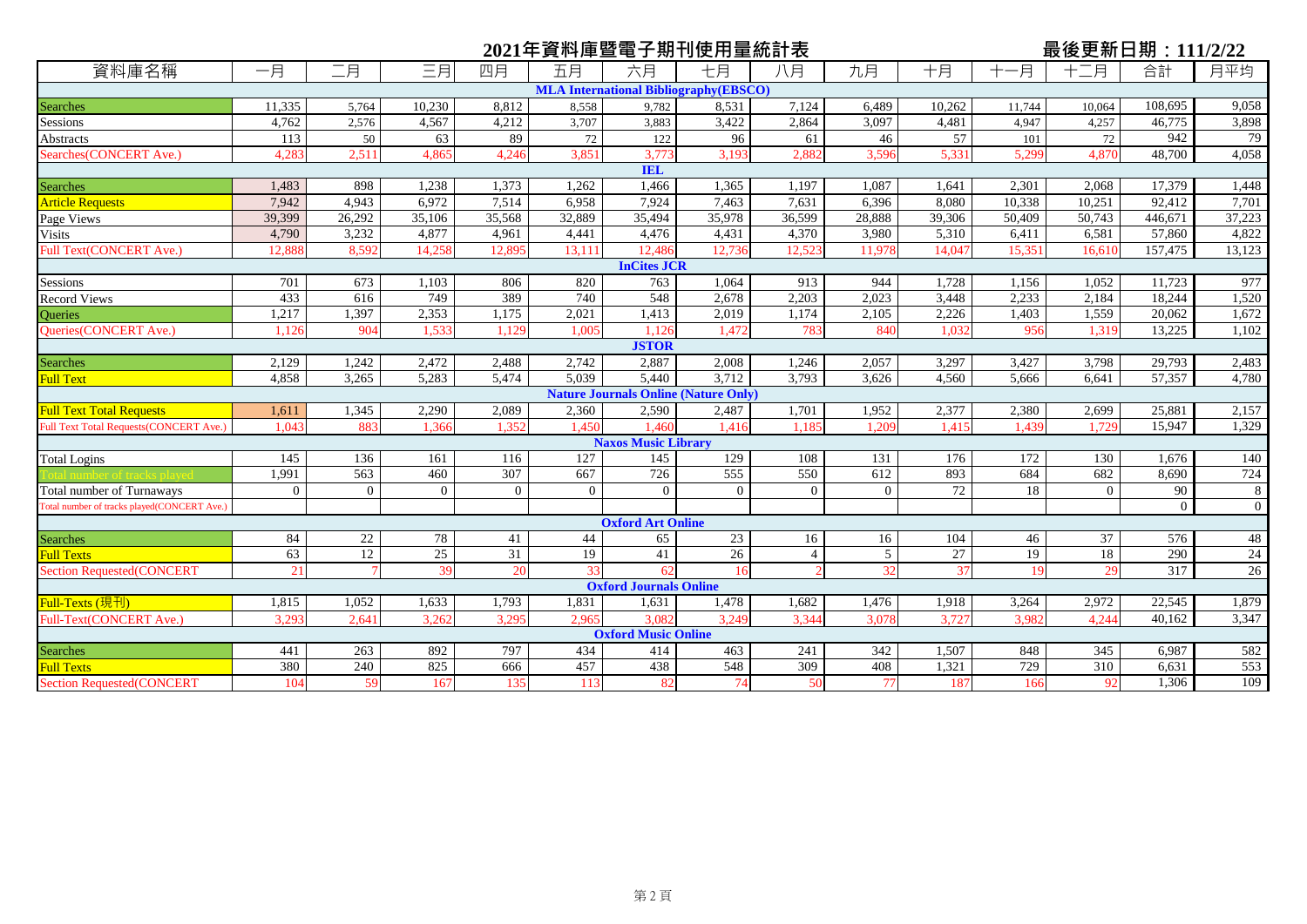## 資料庫名稱 ┃ 一月 ┃ 二月 ┃ 三月| 四月 ┃ 五月 ┃ 六月 ┃ 七月 ┃ 八月 ┃ 九月 ┃ 十月 ┃ 十一月 ┃ 十二月 ┃ 合計 ┃ 月平均 **2021年資料庫暨電子期刊使用量統計表<br>資料庫名稱 ┃ 一月 ┃ ̄月 ┃ ̄月┃ 四月 ┃ 五月 ┃ 六月 ┃ +月 ┃ 九月 ┃ +月 ┃ +一月 ┃ + ̄月 ┃ 合計 ┃ 月平均** Searches 1 0 0 0 0 0 0 0 0 0 0 0 0 0 20 5 20 1 46 4 ToCs (1988 88 86 63 88 54 63 84 54 595 50 Abstracts 1 301 211 370 429 445 437 370 339 1 1 2,902 242 Full Text 929 678 1,026 1,053 1,045 1,001 1,084 917 432 787 659 758 10,369 864 Full Text Article Requests(CONCERT Ave.) 0 0 Full Text 29,701 20,609 35,275 35,223 30,583 29,038 50,821 41,632 27,484 34,557 41,309 41,016 417,248 34,771 Full Text(CONCERT Ave.) 13,921 10,590 18,250 16,224 16,453 14,736 15,710 14,326 14,143 16,914 17,538 19,349 188,154 15,680 Searches 4,995 3,653 7,605 5,610 10,336 5,260 4,808 3,795 3,880 5,632 6,174 5,360 67,108 5,592 Searches Run(CONCERT Ave.) 1,737 1,138 2,328 1,849 2,077 1,951 2,026 1,874 1,522 2,397 2,206 2,404 23,509 1,959 Full Text 6,021 4,072 5,595 6,551 7,683 8,185 7,774 7,069 6,033 7,491 8,719 10,126 85,319 7,110 Full Text (CONCERT Ave.) 5,668 4,342 6,142 6,359 6,734 7,244 5,910 5,652 5,268 6,109 6,495 6,846 72,769 6,064 Full Text Article Requests 8,693 5,421 9,317 8,327 8,154 7,706 8,084 7,968 6,819 8,929 9,797 10,512 99,727 8,311 Full Text(CONCERT Ave.) 12,761 10,263 16,974 15,419 15,089 14,871 15,759 15,678 13,458 15,209 16,977 20,930 183,388 15,282 Searches 19. 1,062 1,062 1,062 1,062 1,062 1,062 1,062 1,062 1,062 1,062 1,062 1,062 1,062 1,062 1,062 1,062 1 Sessions 116 101 141 109 127 93 64 77 121 122 341 145 1,557 130 Full Text 173 | 74 70 40 23 38 26 19 33 44 173 209 44 793 66 Full Text(CONCERT Ave.) 528 562 757 695 605 471 545 573 3,477 5,530 4,385 1,063 19,191 1,599 華藝總瀏覽次數 269,894 | 109,361 | 229,385 | 225,122 | 227,523 | 226,784 | 199,808 | 155,530 | 154,471 | 270,954 | 347,327 | 303,421 | 2,719,580 | 226,632 總檢索數 | 59,910 | 24,385 | 49,857 | 47,174 | 49,739 | 52,760 | 45,658 | 34,305 | 33,245 | 61,103 | 80,187 | 68,972 | 607,295 | 50,608 Full Text(CEPS電子全文下載數) 21,891 10,401 20,953 18,283 20,130 20,285 18,857 14,338 14,458 21,114 26,732 26,115 233,557 19,463 Full Text(CONCERT Ave.) 3,641 1,963 4,803 4,224 4,618 4,209 3,418 2,979 2,955 4,687 5,371 5,555 48,423 4,035 <u>ivill Text(CETD電子全文下載數) </u> 3,167 | 1,196 | 2,316 | 2,135 | 2,568 | 2,052 | 1,679 | 1,585 | 2,916 | 3,831 | 3,036 | 28,443 | 2,370 Full Text(CONCERT Ave.) 621 387 732 642 620 567 464 412 405 692 771 803 7,116 593 Searches 19 473 452 770 621 388 1,292 1,739 621 643 1,138 1,001 930 10,068 839 Citations/Abstracts 174 17,011 2,501 710 389 983 837 117 354 285 254 481 24,096 2,008 FT Articles 281 169 1,086 464 448 654 687 356 466 531 600 636 6,378 532 Citations/Abstracts(CONCERT Searches 11,411 11,411 5,770 10,304 8,896 8,662 9,871 8,836 7,238 6,566 10,207 11,831 10,175 109,767 9,147 Sessions 4,831 2,608 4,623 4,269 3,769 3,989 3,646 2,957 3,157 4,502 5,031 4,321 47,703 3,975 Abstracts 334 177 211 255 309 175 701 197 104 98 229 209 2,999 250 Total Full Text 396 212 230 312 324 290 430 238 197 201 372 332 3,534 295 Full Text(CONCERT Ave.) | 119 81 121 105 126 133 115 110 137 69 61 57 1,234 103 Searches 2,340 1,714 1,784 1,950 3,978 8,081 4,751 2,947 2,272 2,023 2,097 1,054 34,991 2,916 Searches(CONCERT Ave.) | 638 | 475 | 469 | 652 | 608 | 786 | 764 | 629 | 528 | 536 | 305 | 7,153 | 596 PQDT部分單位使用統計有疑慮,故不公布 **OmniFile Full Text Select (NAL) (EBSCO) Reaxys Scopus SpringerLink Wiley Online Library** 天下知識 **華藝線上圖書館 ProQuest Dissertations & Theses: A&I (PQDT) Science Online ScienceDirect Online(SDOL)**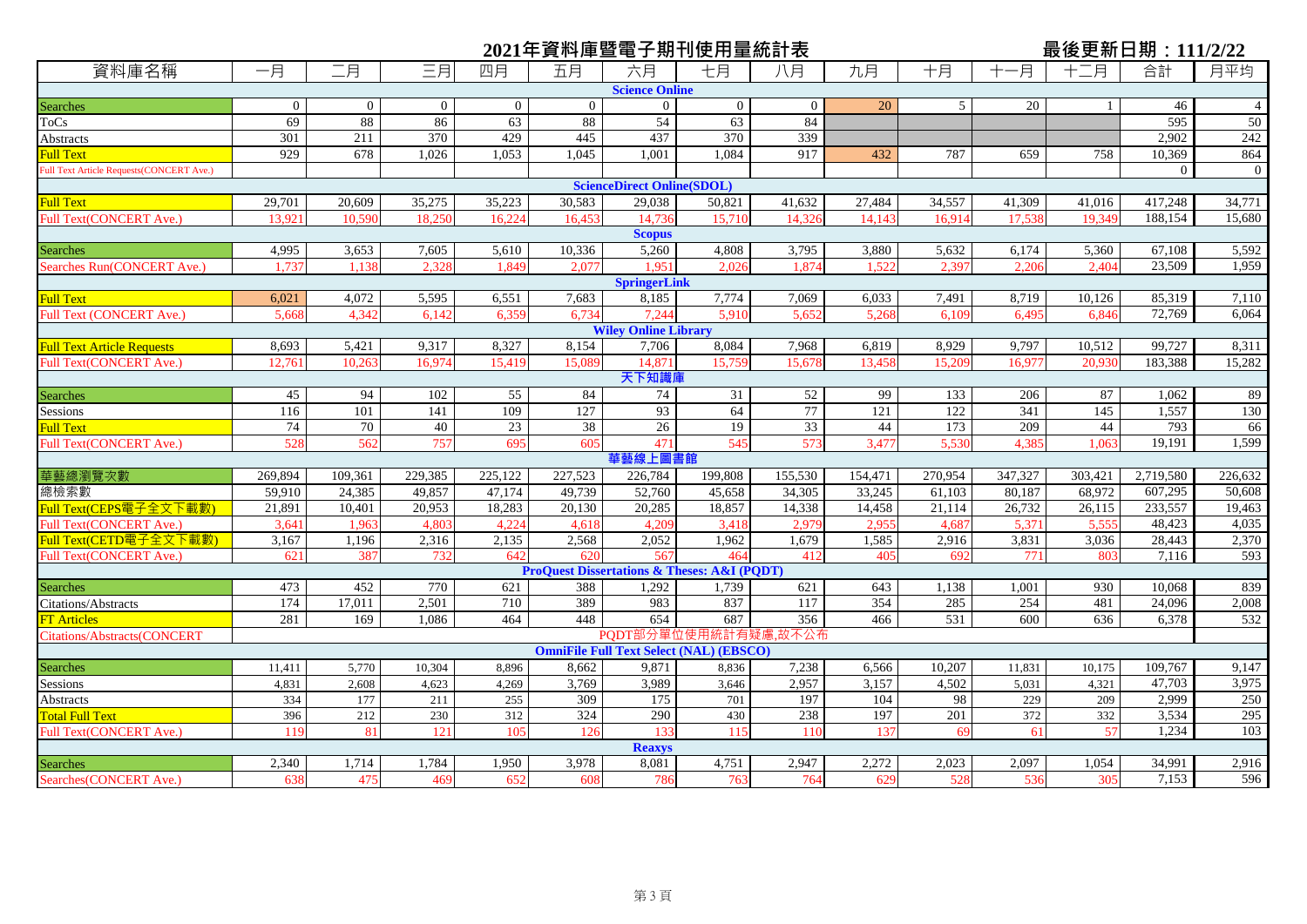|                                           |                       |                 |                       |                       | 2021年資料庫暨電子期刊使用量統計表                                                        |                               |                                                |                 |                       |                |                | 最後更新日期: 111/2/22 |            |                 |
|-------------------------------------------|-----------------------|-----------------|-----------------------|-----------------------|----------------------------------------------------------------------------|-------------------------------|------------------------------------------------|-----------------|-----------------------|----------------|----------------|------------------|------------|-----------------|
| 資料庫名稱                                     | 一月                    | 二月              | 三月                    | 四月                    | 五月                                                                         | 六月                            | 七月                                             | 八月              | 九月                    | 十月             | 十一月            | 十二月              | 合計         | 月平均             |
| CONCERT聯盟以外部份                             |                       |                 |                       |                       |                                                                            |                               |                                                |                 |                       |                |                |                  |            |                 |
|                                           |                       |                 |                       |                       | <b>OCLC WorldCat Discovery Services-OCLC Collection (OCLC FirstSearch)</b> |                               |                                                |                 |                       |                |                |                  |            |                 |
| Searches                                  | 20                    | 17              | 17                    | 10                    | $\mathfrak{Z}$                                                             | 17                            | 11                                             | $5\overline{)}$ | 13                    | 113            | 42             | 29               | 297        | 25              |
| Sessions                                  | 184                   | 157             | 174                   | 167                   | 164                                                                        | 171                           | 180                                            | 171             | 171                   | 222            | 191            | 174              | 2,126      | 177             |
|                                           |                       |                 |                       |                       |                                                                            | <b>ACM</b>                    |                                                |                 |                       |                |                |                  |            |                 |
| Searches                                  | 193                   | 151             | 282                   | 253                   | 190                                                                        | 339                           | 165                                            | 250             | 128                   | 252            | 160            | 277              | 2,640      | 220             |
| <b>Article Requests</b>                   | 640                   | 537             | 642                   | 644                   | 566                                                                        | 636                           | 503                                            | 490             | 476                   | 736            | 781            | 856              | 7,507      | 626             |
|                                           |                       |                 |                       |                       |                                                                            | <b>ACS</b>                    |                                                |                 |                       |                |                |                  |            |                 |
| <b>Searches</b>                           | 4,158                 | 5,401           | 4,666                 | 3,704                 | 2,892                                                                      | 6,869                         | 1,149                                          | 2,150           | 2,837                 | 2,829          | 2,323          | 1,786            | 40,764     | 3,397           |
| <b>Total Full Text</b>                    | 7,496                 | 7,085           | 9,786                 | 8,983                 | 8,427                                                                      | 10,723<br>AIP電子期刊             | 6,014                                          | 7,890           | 7,483                 | 8,358          | 8,869          | 7,974            | 99,088     | 8,257           |
|                                           | 365                   | 97              | 287                   | 76                    | 38                                                                         | 194                           | 98                                             | 56              | 29                    | 121            | 140            | 46               | 1,547      | 129             |
| <b>Searches</b><br><b>Total Full Text</b> | 1,315                 | 993             | 1,979                 | 1.305                 | 1,336                                                                      | 1.346                         | 1,380                                          | 1,288           | 1,251                 | 1.346          | 1,445          | 1.349            | 16.333     | 1,361           |
|                                           |                       |                 |                       |                       |                                                                            | <b>Alexander Music Online</b> |                                                |                 |                       |                |                |                  |            |                 |
| Searches                                  | 148                   | 118             | 260                   | 304                   | 177                                                                        | 88                            | 41                                             | 188             | 70                    | 158            | 470            | 16               | 2,038      | 170             |
| Clicks                                    | 50                    | 15              | 38                    | 126                   | 106                                                                        | 30                            | 29                                             | 20              | 40                    | 54             | 225            | 61               | 794        | 66              |
| Views                                     | 78                    | 80              | 81                    | 157                   | 126                                                                        | 40                            | 30                                             | 29              | 58                    | 64             | 376            | 62               | 1,181      | 98              |
| Playbacks by collection                   | 16                    | 86              | 8                     | 75                    | 147                                                                        | 47                            | 8                                              | $\overline{15}$ | 32                    | 30             | 252            | 10               | 726        | 61              |
|                                           |                       |                 |                       |                       |                                                                            |                               | AREMOS經濟統計資料庫(網路版)                             |                 |                       |                |                |                  |            |                 |
| 登入數                                       | $\overline{3}$        | $6\overline{6}$ | 74                    | 10                    |                                                                            | 3                             | 11                                             | 9               | 10                    | 72             | 47             | 26               | 272        | 23              |
|                                           |                       |                 |                       |                       |                                                                            |                               | <b>Art &amp; Architecture Complete (EBSCO)</b> |                 |                       |                |                |                  |            |                 |
| <b>Searches</b>                           | 2,272                 | 871             | 2,018                 | 1,574                 | 8,224                                                                      | 9,794                         | 8,619                                          | 7,178           | 6,502                 | 10,211         | 11,779         | 10,084           | 79,126     | 6,594           |
| Sessions                                  | 780                   | 321             | 629                   | 547                   | 3,526                                                                      | 3,902                         | 3,460                                          | 2,883           | 3,092                 | 4,470          | 4,953          | 4,252            | 32,815     | 2,735           |
| Abstracts                                 | $\overline{35}$       | $46\,$          | 21                    | $\overline{34}$       | 70                                                                         | 92                            | 24                                             | $27\,$          | 17                    | 46             | 83             | 13               | 508        | 42              |
| <b>Total Full Text</b>                    | 59                    | 72              | 41                    | 44                    | 104                                                                        | 84                            | 37                                             | 37              | 23                    | 33             | 83             | 32               | 649        | 54              |
|                                           |                       |                 |                       |                       |                                                                            | <b>Cambridge Journals</b>     |                                                |                 |                       |                |                |                  |            |                 |
| Full-Text(現刋)                             | 386                   | 356             | 535                   | 601                   | 330                                                                        | 303                           | 426                                            | 582             | 362                   | 434            | 710            | 926              | 5,951      | 496             |
|                                           |                       |                 |                       |                       | <b>Computers &amp; Applied Sciences Complete (EBSCO)</b>                   |                               |                                                |                 |                       |                |                |                  |            |                 |
| <b>Searches</b>                           | 2,203                 | 842             | 2,000                 | 1,517                 | 8,180                                                                      | 9,779                         | 8,620                                          | 7,166           | 6,507                 | 10.158         | 11,728         | 10.085           | 78,785     | 6,565           |
| Sessions                                  | 767                   | 312             | 616                   | 527                   | 3,507                                                                      | 3,899                         | 3,487                                          | 2,890           | 3,097                 | 4,460          | 4,935          | 4,254            | 32,751     | 2,729           |
| Abstracts<br><b>Total Full Text</b>       | 28<br>$\overline{22}$ | 139<br>12       | 42<br>$\overline{15}$ | 67<br>$\overline{15}$ | 58<br>14                                                                   | 38<br>25                      | 55<br>24                                       | 50<br>39        | 19<br>$\overline{15}$ | 101<br>87      | 49<br>49       | 46<br>31         | 692<br>348 | 58<br>29        |
|                                           |                       |                 |                       |                       |                                                                            | <b>Credo Reference</b>        |                                                |                 |                       |                |                |                  |            |                 |
| <b>Searches</b>                           | 2                     | $7\phantom{.0}$ | 31                    | 48                    | 6                                                                          | 47                            | $7\phantom{.0}$                                | 3               | 66                    | 11             | 47             | 10               | 285        | 24              |
| Sessions                                  | 34                    | 91              | 147                   | 99                    | $\overline{54}$                                                            | 43                            | 41                                             | $\overline{34}$ | $\overline{50}$       | 48             | 70             | 54               | 765        | 64              |
| <b>Page Views</b>                         | 36                    | 199             | 279                   | 163                   | 78                                                                         | 136                           | 46                                             | 37              | 477                   | 67             | 284            | 88               | 1,890      | 158             |
|                                           |                       |                 |                       |                       |                                                                            | DDC數位化論文典藏聯盟                  |                                                |                 |                       |                |                |                  |            |                 |
| Searches                                  | 90                    | 72              | 124                   | 174                   | 138                                                                        | 358                           | 280                                            | 88              | 83                    | 281            | 261            | 177              | 2,126      | 177             |
| Sessions                                  | 52,120                | 147             | 214                   | 268                   | 192                                                                        | 256                           | 268                                            | 201             | 205                   | 301            | 282            | 245              | 54,699     | 4,558           |
| <b>Full Text</b>                          | 219                   | 217             | 186                   | 220                   | 117                                                                        | 215                           | $\overline{300}$                               | 622             | 146                   | 312            | 273            | 248              | 3,075      | 256             |
|                                           |                       |                 |                       |                       | <b>Digital National Security Archive (ProQuest)</b>                        |                               |                                                |                 |                       |                |                |                  |            |                 |
| Searches                                  | 390                   | 412             | 655                   | 447                   | 335                                                                        | 802                           | 1,254                                          | 560             | 543                   | 1,010          | 864            | 654              | 7,926      | 661             |
| Citations/Abstracts                       | $\overline{0}$        | $\overline{0}$  | $\overline{0}$        | 107                   | $\mathbf{1}$                                                               | 552                           | $\overline{0}$                                 | $\overline{0}$  | $\overline{0}$        | $\overline{0}$ | $\overline{2}$ | $\overline{0}$   | 662        | $\overline{55}$ |
| <b>FT</b> Articles                        | $\overline{0}$        | $\overline{0}$  | 5 <sup>5</sup>        | 1,614                 | 19                                                                         | 448                           | $\overline{0}$                                 | $\overline{0}$  | 8                     | $\overline{0}$ | 74             | 27               | 2,195      | 183             |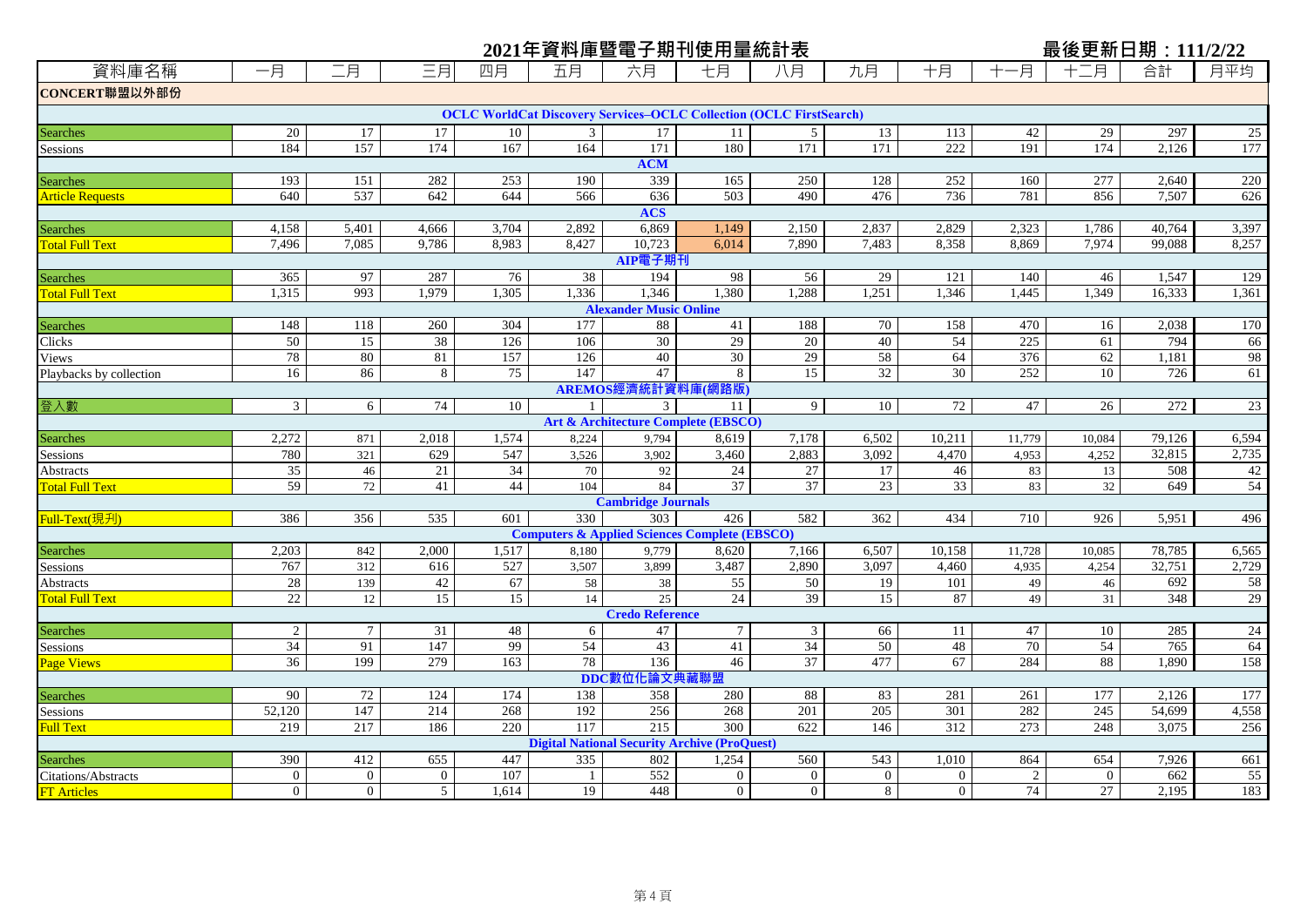| 2021年資料庫暨電子期刊使用量統計表<br>最後更新日期:111/2/22 |                |                |                |                |                |                          |                                                  |                |                |                  |                |                         |                 |                |
|----------------------------------------|----------------|----------------|----------------|----------------|----------------|--------------------------|--------------------------------------------------|----------------|----------------|------------------|----------------|-------------------------|-----------------|----------------|
| 資料庫名稱                                  | 一月             | 二月             | 三月             | 四月             | 五月             | 六月                       | 七月                                               | 八月             | 九月             | 十月               | -月             | 十二月                     | 合計              | 月平均            |
|                                        |                |                |                |                |                | <b>EAI</b>               |                                                  |                |                |                  |                |                         |                 |                |
| Searches                               | $\overline{0}$ | $\overline{0}$ | $\mathbf{0}$   | 1              | $\mathfrak{Z}$ | $\mathbf{0}$             | 5                                                | $\overline{0}$ | $\mathbf{1}$   | $\boldsymbol{7}$ | $\mathbf{0}$   | $\boldsymbol{0}$        | 17              |                |
| Sessions                               | $\overline{4}$ | $\mathbf{0}$   | $\mathbf{1}$   | -1             | $\overline{2}$ | $\mathbf{1}$             | 1                                                | $\sqrt{2}$     | $\mathbf{1}$   | $\,8\,$          | $\overline{0}$ | $\overline{\mathbf{3}}$ | 24              | $\overline{2}$ |
| Full Text                              | $\overline{4}$ | $\overline{0}$ | $\overline{2}$ | $\overline{0}$ | $\overline{4}$ | $\mathbf{1}$             | $\overline{4}$                                   | $\mathbf{0}$   | $\overline{0}$ | $\tau$           | $\overline{0}$ | $\overline{4}$          | 26              | $\overline{2}$ |
|                                        |                |                |                |                |                |                          | <b>Education Research Complete (EBSCO)</b>       |                |                |                  |                |                         |                 |                |
| Searches                               | 2,331          | 958            | 2,142          | 1,677          | 8,333          | 10,060                   | 9,051                                            | 7,346          | 6,734          | 10,452           | 12,037         | 10,283                  | 81,404          | 6,784          |
| Sessions                               | 939            | 429            | 739            | 681            | 3,606          | 4,079                    | 3,841                                            | 3,032          | 3,224          | 4,615            | 5,191          | 4,409                   | 34,785          | 2,899          |
| Abstracts                              | 416            | 371            | 667            | 319            | 339            | 433                      | 1,119                                            | 479            | 254            | 439              | 556            | 453                     | 5,845           | 487            |
| <b>Total Full Text</b>                 | 386            | 378            | 346            | 377            | 499            | 502                      | 682                                              | 455            | 318            | 550              | 697            | 546                     | 5,736           | 478            |
| 瀏覽數                                    | 3,117          | 2,009          | 4,358          |                | 200            | <b>EndNote</b>           | 198                                              | 158            | 303            | 307              | 173            |                         |                 |                |
|                                        | 588            | 419            | 687            | 2,484<br>513   | 89             | 159<br>118               | 141                                              | 126            | 166            | 135              | 126            | 187<br>127              | 13,653<br>3,235 | 1,138<br>270   |
| 訪客數                                    | 270            | 222            | 319            | 259            | 63             | 71                       | 81                                               | 59             | 77             | 92               | 63             | 59                      |                 | 136            |
| 人次                                     | 366            | 256            | 551            | 289            | 251            | 221                      | 405                                              | 245            | 419            | 437              | 348            | 320                     | 1,635<br>3,887  | 324            |
| 下載量                                    |                |                |                |                |                | <b>ERIC (EBSCO)</b>      |                                                  |                |                |                  |                |                         |                 |                |
| Searches                               | 11,437         | 5,798          | 10,391         | 9,035          | 8,820          | 10,054                   | 8,701                                            | 7,284          | 6,618          | 10,372           | 12,810         | 10,209                  | 111,529         | 9,294          |
| Sessions                               | 4,786          | 2,585          | 4,620          | 4,302          | 3,809          | 3,952                    | 3,473                                            | 2.912          | 3,140          | 24,009           | 39,169         | 34,056                  | 130,813         | 10,901         |
| Abstracts                              | 917            | 863            | 738            | 891            | 791            | 784                      | 1,671                                            | 1,365          | 261            | 969              | 527            | 587                     | 10,364          | 864            |
|                                        |                |                |                |                |                | <b>ERIC (ProQuest)</b>   |                                                  |                |                |                  |                |                         |                 |                |
| Searches                               | 487            | 473            | 678            | 484            | 393            | 879                      | 1,348                                            | 627            | 597            | 1,153            | 956            | 734                     | 8,809           | 734            |
| Citations/Abstracts                    | 145            | 228            | 197            | 145            | 126            | 303                      | 1.047                                            | 190            | 154            | 439              | 263            | 218                     | 3,455           | 288            |
| <b>FT Articles</b>                     | $\overline{0}$ | $\overline{0}$ | $\overline{0}$ | $\mathbf{0}$   | $\overline{0}$ | $\overline{0}$           | $\overline{0}$                                   | -1             | $\overline{0}$ | $\overline{0}$   | $\overline{0}$ | $\overline{0}$          | -1              | $\mathbf 0$    |
|                                        |                |                |                |                |                | <b>GreenFILE (EBSCO)</b> |                                                  |                |                |                  |                |                         |                 |                |
| Searches                               | 11,345         | 5,743          | 10,221         | 8,795          | 8,548          | 9,717                    | 8,519                                            | 7,103          | 6,490          | 10,124           | 11,681         | 10,026                  | 108,312         | 9,026          |
| Sessions                               | 4,761          | 2,571          | 4,562          | 4,201          | 3,705          | 3,874                    | 3,416                                            | 2,857          | 3,093          | 4,458            | 4,921          | 4,241                   | 46,660          | 3,888          |
| Abstracts                              | 15             | 3              | 8              | 22             | 21             | 8                        | 8                                                | 10             | $\overline{4}$ | 10               | $\overline{4}$ | 10                      | 123             | 10             |
| <b>Total Full Text</b>                 | $\sqrt{2}$     | $\mathbf{0}$   | $\mathbf{0}$   | $\theta$       | $\overline{2}$ | $\Omega$                 | $\overline{0}$                                   | $\mathbf{0}$   | $\overline{0}$ | -1               | $\overline{0}$ | 5                       | 10              | $\mathbf{1}$   |
|                                        |                |                |                |                |                |                          | <b>Humanities International Complete (EBSCO)</b> |                |                |                  |                |                         |                 |                |
| Searches                               | 2,224          | 852            | 2,048          | 1,579          | 8,208          | 9,813                    | 8,625                                            | 7,177          | 6,526          | 10,231           | 11,782         | 10,159                  | 79,224          | 6,602          |
| Sessions                               | 801            | 327            | 634            | 559            | 3,521          | 3,930                    | 3,502                                            | 2,890          | 3,124          | 4,478            | 4,956          | 4,269                   | 32,991          | 2,749          |
| Abstracts                              | 83             | 13             | 43             | 73             | 85             | 75                       | 84                                               | 37             | 27             | 109              | 75             | 75                      | 779             | 65             |
| <b>Total Full Text</b>                 | 143            | 60             | 103            | 54             | 133            | 120                      | 87                                               | 33             | 33             | 99               | 93             | 165                     | 1,123           | 94             |
|                                        |                |                |                |                |                | MagV電子雜誌                 |                                                  |                |                |                  |                |                         |                 |                |
| 瀏覽次數                                   | 4,590          | 3,624          | 3,986          | 4,206          | 4,951          | 5,406<br>Kono電子雜誌        | 5,109                                            | 4,105          | 4,006          | 4,660            | 4,832          | 5,378                   | 54,853          | 4,571          |
| 章節瀏覽                                   | 2,491          | 5,102          | 5,542          | 5,602          | 6,870          | 11,541                   | 10,388                                           | 8,847          | 8,880          | 6,388            | 7,008          | 8.981                   | 87,640          | 7,303          |
| 整刊瀏覽                                   | 190            | 424            | 366            | 383            | 339            | 845                      | 1.043                                            | 767            | 1,036          | 491              | 465            | 533                     | 6,882           | 574            |
|                                        |                |                |                |                |                |                          | 紐約時報線上資料庫 (New York Times, NYT)                  |                |                |                  |                |                         |                 |                |
| Sessions(註冊人數)                         | 179            | 104            | 175            | 207            | 142            | 113                      | 198                                              | 158            | 164            | 201              | 223            | 238                     | 2,102           | 175            |
| Page Views(閱讀文章)                       | 2,657          | 1,290          | 2,465          | 2,851          | 3,460          | 3,464                    | 2,345                                            | 2,023          | 2,098          | 2,569            | 3,012          | 3,530                   | 31,764          | 2,647          |
|                                        |                |                |                |                |                | 故宮文物月刊、學術季刊資料庫           |                                                  |                |                |                  |                |                         |                 |                |
| 下載                                     | 299            | 116            | 243            | 274            | 133            | 150                      | 223                                              | 160            | 90             | 165              | 310            | 215                     | 2,378           | 198            |
| 線上閱讀                                   | 195            | 234            | 431            | 510            | 270            | 334                      | 457                                              | 309            | 151            | 330              | 605            | 418                     | 4,244           | 354            |
| 登入                                     | 24             | 25             | 41             | 49             | 72             | 78                       | 58                                               | 29             | 16             | 41               | 75             | 85                      | 593             | 49             |
| 檢索                                     | 137            | 157            | 186            | 234            | 143            | 256                      | 397                                              | 194            | 71             | 174              | 413            | 182                     | 2,544           | 212            |
|                                        |                |                |                |                |                | 端傳媒                      |                                                  |                |                |                  |                |                         |                 |                |
| Usage                                  |                |                |                |                |                | 7 <sup>1</sup>           | 78                                               | 108            | 177            | 292              | 330            | 394                     | 1,386           | 116            |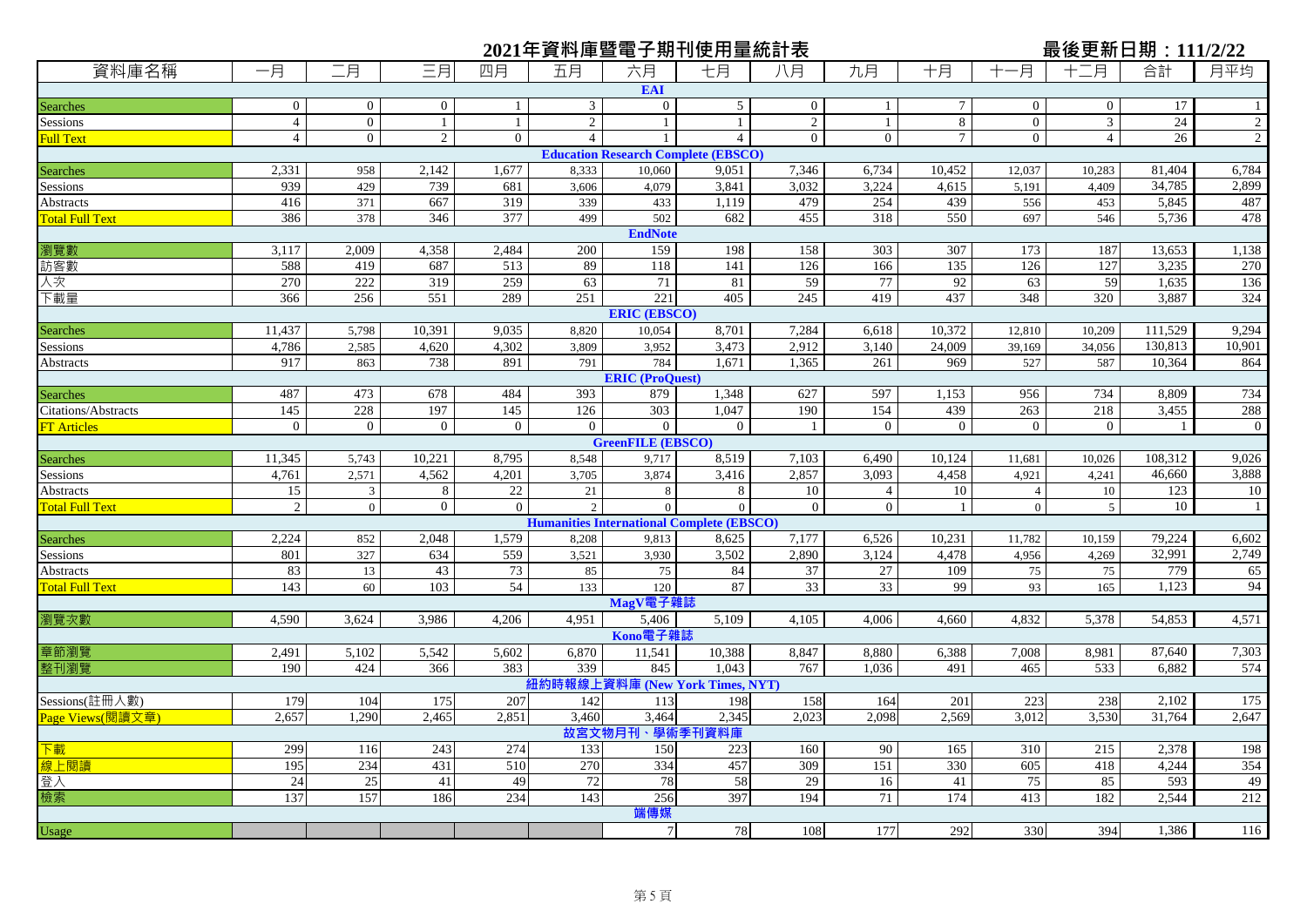|                           |                 |                |                 |                | 2021年資料庫暨電子期刊使用量統計表                                                     |                                         |                                    |                 |                |                 |                 | 最後更新日期: 111/2/22 |                  |                  |
|---------------------------|-----------------|----------------|-----------------|----------------|-------------------------------------------------------------------------|-----------------------------------------|------------------------------------|-----------------|----------------|-----------------|-----------------|------------------|------------------|------------------|
| 資料庫名稱                     | 一月              | 二月             | 三月              | 四月             | 五月                                                                      | 六月                                      | 七月                                 | 八月              | 九月             | 十月              | 十一月             | 十二月              | 合計               | 月平均              |
|                           |                 |                |                 |                |                                                                         | <b>PNAS</b>                             |                                    |                 |                |                 |                 |                  |                  |                  |
| Searches                  | 37              | 10             | 9               | 15             | 8                                                                       | 47                                      | 31                                 | 71              | 38             | 18              | 33              | 30               | 347              | 29               |
| Table of Contents         | 13              | 21             | 6               | 17             | $\overline{0}$                                                          | $\overline{4}$                          | 25                                 | 46              | 42             | 14              | 22              | 85               | 295              | 25               |
| Abstracts                 | 113             | 68             | 107             | 140            | 153                                                                     | 90                                      | 97                                 | 91              | 98             | 234             | 244             | 316              | 1,751            | 146              |
| <b>Full Text</b>          | 354             | 234            | 424             | 472            | 366                                                                     | 293                                     | 299                                | 422             | 433            | 596             | 728             | 852              | 5,473            | 456              |
|                           |                 |                |                 |                | <b>Professional Development Collection (EBSCO)</b>                      |                                         |                                    |                 |                |                 |                 |                  |                  |                  |
| Searches                  | 11,357          | 5,779          | 10,244          | 8,801          | 8,529                                                                   | 9,746                                   | 8,555                              | 7,115           | 6,499          | 10,136          | 11,684          | 10,062           | 108,507          | 9,042            |
| Sessions                  | 4,771           | 2,580          | 4,569           | 4,203          | 3,700                                                                   | 3,899                                   | 3,450                              | 2,869           | 3,107          | 4,479           | 4,947           | 4,253            | 46,827           | 3,902            |
| <b>Abstracts</b>          | 236             | 116            | 74              | 185            | 1,020                                                                   | 387                                     | 1,110                              | 162             | 71             | 92              | 147             | 164              | 3,764            | 314              |
| <b>Total Full Text</b>    | 159             | 157            | 100             | 118            | 86                                                                      | 64                                      | 79                                 | 73              | 56             | 98              | 122             | 184              | 1,296            | 108              |
|                           |                 |                |                 |                | ProQuest Historical Newspapers: South China Morning Post 南華早報 (PQ-SCMP) |                                         |                                    |                 |                |                 |                 |                  |                  |                  |
| Searches                  | 403             | 418            | 673             | 460            | 324                                                                     | 769                                     | 1,253                              | 565             | 540            | 1,030           | 855             | 682              | 7,972            | 664              |
| Citations/Abstracts       | $\overline{0}$  | $\mathfrak{Z}$ | 81              | $\overline{0}$ | $\overline{0}$                                                          | $\overline{0}$                          | $\overline{0}$                     | $\overline{0}$  | $\overline{0}$ | $\overline{0}$  | $\overline{0}$  | -1               | 85               | $\overline{7}$   |
| <b>FT</b> Articles        | 6               | 16             | 56              | 61             |                                                                         | $\overline{0}$                          | $\overline{2}$                     | $\overline{0}$  | $\mathbf{1}$   | $\mathbf{0}$    | $\overline{0}$  | 140              | 283              | 24               |
|                           |                 |                |                 |                |                                                                         |                                         | APA PsycArticles (EBSCO) 2021.11刪訂 |                 |                |                 |                 |                  |                  |                  |
| <b>Searches</b>           | 11,890          | 5,930          | 10,578          | 9,108          | 8,929                                                                   | 15,569                                  | 15,296                             | 12,971          | 12,566         | 19,219          |                 |                  | 122,056          | 10,171           |
| Sessions                  | 5,114           | 2,704          | 4,773           | 4,371          | 3,931                                                                   | 6,448                                   | 6,381                              | 5,472           | 6,134          | 8,623           |                 |                  | 53,951           | 4,496            |
| <b>Abstracts</b>          | 497             | 264            | 255             | 245            | 230                                                                     | 344                                     | 356                                | 308             | 275            | 457             |                 |                  | 3,231            | 269              |
| <b>Total Full Text</b>    | 1,007           | 354            | 486             | 547            | 494                                                                     | 773                                     | 646                                | 648             | 469            | 877             |                 |                  | 6,301            | 525              |
|                           |                 |                |                 |                |                                                                         | <b>RSC</b> (Royal Society of Chemistry) |                                    |                 |                |                 |                 |                  |                  |                  |
| <b>Total Full Text</b>    | 1,690           | 1,317          | 2,106           | 2,085          | 1,882                                                                   | 1.717                                   | 2,328                              | 2,430           | 2,363          | 2,377           | 2,246           | 1,942            | 24,483           | 2,040            |
|                           |                 |                |                 |                |                                                                         | <b>SAGE HSS Package (484種)</b>          |                                    |                 |                |                 |                 |                  |                  |                  |
| <b>Searches</b>           | 1,918           | 1,720          | 3,172           | 736            | $\overline{375}$                                                        | 559                                     | 464                                | 567             | 368            | 736             | 705             | 580              | 11.900           | 992              |
| <b>Total Full Text</b>    | 5,171           | 3,640          | 5,909           | 3,468          | 2,998                                                                   | 3,837                                   | 3,770                              | 3,236           | 2,861          | 4,062           | 4,865           | 5,123            | 48,940           | 4,078            |
|                           |                 |                |                 |                |                                                                         | <b>Taylor &amp; Francis eJournals</b>   |                                    |                 |                |                 |                 |                  |                  |                  |
| <b>Searches</b>           | 3,063<br>5,784  | 1,412<br>3,344 | 2,348           | 2,561<br>5,887 | 2,204<br>4,706                                                          | 2,149<br>4,825                          | 2,608                              | 2,117<br>4,596  | 1,023          | 948<br>5,941    | 1,052           | 1,145            | 22,630<br>66,829 | 1,886            |
| Full-Text(現刋)             |                 |                | 5,398           |                |                                                                         |                                         | 5,224                              |                 | 4,492          |                 | 7,829           | 8,803            |                  | 5,569            |
| Full-Text(過刋)             | 207             | 117            | 182             | 132            | 151                                                                     | 119                                     | 135<br>WGSN (原StyleSight趨勢圖像資料庫    | 143             | 128            | 236             | 248             | 261              | 2,059            | 172              |
|                           |                 |                |                 |                |                                                                         |                                         |                                    |                 |                |                 |                 |                  | $\overline{0}$   | $\boldsymbol{0}$ |
| Forecast & Analysis       |                 |                |                 |                |                                                                         | Acer Walking Library外文雜誌                |                                    |                 |                |                 |                 |                  |                  |                  |
| <b>Preview Count</b>      | 32              | 26             | 222             | 159            | 148                                                                     | 105                                     | 158                                | 124             | 170            | 192             | 90              | 35               | 1,461            | 122              |
|                           |                 |                |                 |                |                                                                         | HyRead電子雜誌                              |                                    |                 |                |                 |                 |                  |                  |                  |
| Searches (每月瀏覽雜誌詳目次數)     | 1,337           | 1,727          | 1,411           | 1,270          | 1,403                                                                   | 1,835                                   | 2,139                              | 2,069           | 1,808          | 2,303           | 1,856           | 1,634            | 20,792           | 1,733            |
|                           | 19,043          | 21,598         | 19,702          | 17,342         | 14,192                                                                  | 15,355                                  | 21,586                             | 20,536          | 18,868         | 24,429          | 21,239          | 21,772           | 235,662          | 19,639           |
| Title Requests (每月閱讀雜誌次數) | 631             | 714            | 649             | 579            | 484                                                                     | 530                                     | 781                                | 734             | 671            | 899             | 723             | 738              | 8,133            | 678              |
|                           |                 |                |                 |                |                                                                         | Smile英語學習網                              |                                    |                 |                |                 |                 |                  |                  |                  |
| 瀏覽數                       | 14              | 15             | 19              | 11             | 14                                                                      | 10                                      | 6                                  | 13              | 6              | 13              | 19              | -6               | 146              | 12               |
| 訪客數                       | 13              | 12             | 18              | 10             | 13                                                                      | 9                                       | 5                                  | 12              | $\overline{5}$ | 12              | 16              | 5                | 130              | 11               |
| 人次                        | $\overline{11}$ | $\overline{9}$ | $\overline{17}$ | 10             | 13                                                                      | 9                                       | $\overline{4}$                     | $\overline{12}$ | $\overline{5}$ | $\overline{12}$ | $\overline{15}$ | 5                | 122              | 10               |
|                           |                 |                |                 |                |                                                                         |                                         | 全文報紙資料庫 (原Udndata聯合知識庫)            |                 |                |                 |                 |                  |                  |                  |
| 登入次數                      | 379             | 269            | 521             | 434            | 536                                                                     | 656                                     | 457                                | 296             | 288            | 356             | 289             | 353              | 4,834            | 403              |
| 內文點閱                      | 52,778          | 31,204         | 6,056           | 3,644          | 3,503                                                                   | 14,806                                  | 10,568                             | 3,658           | 3,353          | 4,352           | 2,579           | 3,652            | 140,153          | 11,679           |
| 文標點閱                      | 1.694           | 1.056          | 2,542           | 2.083          | 1,971                                                                   | 3,245                                   | 2.057                              | 1.483           | 1.271          | 1,309           | 1,457           | 1.890            | 22,058           | 1,838            |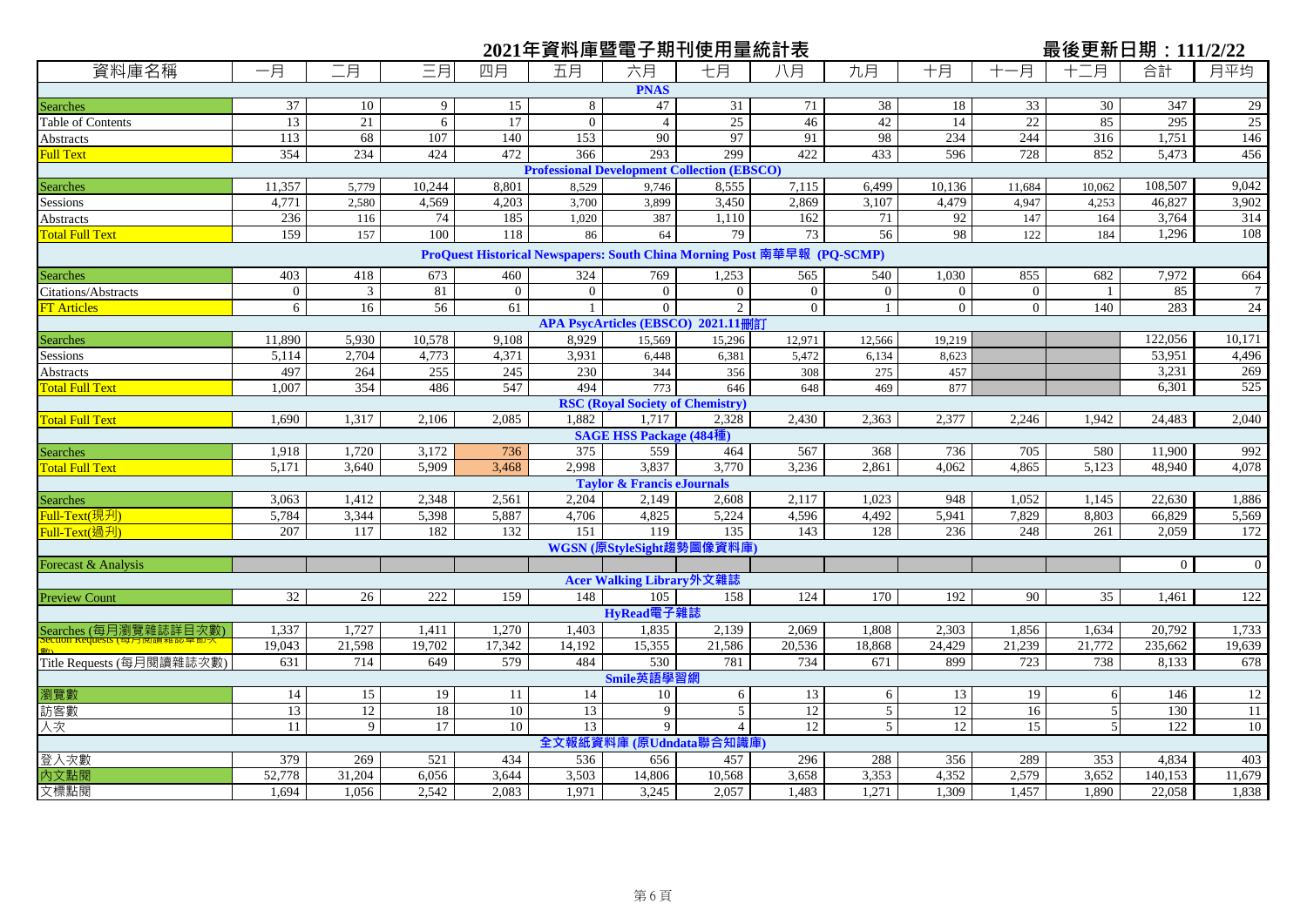|                                      |                 |                 |                |                 |           |                   | 2021年資料庫暨電子期刊使用量統計表      |                 |                |                |                | 最後更新日期:111/2/22 |           |                |
|--------------------------------------|-----------------|-----------------|----------------|-----------------|-----------|-------------------|--------------------------|-----------------|----------------|----------------|----------------|-----------------|-----------|----------------|
| 資料庫名稱                                | 一月              | 二月              | 三月             | 四月              | 五月        | 六月                | 七月                       | 八月              | 九月             | 十月             | 十一月            | 十二月             | 合計        | 月平均            |
|                                      |                 |                 |                |                 |           | 大英線上教育版 (BOLAE)   |                          |                 |                |                |                |                 |           |                |
| Document                             | 1,529           | 899             | 1,603          | 1,896           | 2.041     | 1,903             | 989                      | 1,002           | 1,500          | 2,098          | 2,369          | 2,633           | 20,462    | 1,705          |
| Queries                              | 355             | 202             | 360            | 441             | 459       | 439               | 256                      | 263             | 322            | 486            | 490            | 508             | 4,581     | 382            |
| Media                                | 233             | 122             | 241            | 296             | 301       | 281               | 158                      | 167             | 184            | 388            | 425            | 487             | 3,283     | 274            |
| Hits                                 | 185,128         | 75,884          | 195,284        | 210,547         | 230,264   | 220,361           | 100.281                  | 104.564         | 138,588        | 238,856        | 260.032        | 298,909         | 2,258,698 | 188,225        |
|                                      |                 |                 |                |                 |           |                   | 中國博碩士論文全文資料庫 (臺灣站點+青島站點) |                 |                |                |                |                 |           |                |
| 檢索(Search)                           | 19,931          | 10,773          | 20,647         | 23,013          | 22,369    | 20,858            | 14,782                   | 12,262          | 13,352         | 20,796         | 24,814         | 29,022          | 232,619   | 19,385         |
| 瀏覽                                   | 1,798           | 971             | 2,264          | 1,853           | 2,120     | 2.132             | 1,264                    | 1,145           | 949            | 1,736          | 2,260          | 2,389           | 20,881    | 1,740          |
| $\overline{\mathrm{F}}$ 載(Full Text) | 1,477           | 945             | 1.901          | 1,423           | 1.817     | 1.746             | 1.065                    | 999             | 748            | 1.409          | 1,480          | 1,651           | 16,661    | 1,388          |
|                                      |                 |                 |                |                 | 中國期刊全文資料庫 |                   | (臺灣站點+青島站點)              |                 |                |                |                |                 |           |                |
| 檢索(Search)                           | 26,253          | 13,516          | 26,024         | 29,180          | 24,157    | 23,395            | 16, 733                  | 15,893          | 16,231         | 23,423         | 31,410         | 34,277          | 280,492   | 23,374         |
| 瀏覽                                   | 7,567           | 4,934           | 7,913          | 7,712           | 8,420     | 9.890             | 6,860                    | 5,715           | 4,314          | 8,648          | 8,539          | 9,715           | 90,227    | 7,519          |
| $\overline{F}$ 載(Full Text)          | 5,827           | 3.597           | 6.985          | 5,775           | 7.988     | 8.276             | 5.408                    | 5,287           | 3.093          | 6.585          | 6.092          | 6.845           | 71.758    | 5,980          |
|                                      |                 |                 |                |                 |           | 中國基本古籍庫           |                          |                 |                |                |                |                 |           |                |
| 訪客數                                  | 42              | 32              | 26             | 92              | 53        | 67                | 73                       | 54              | 58             | 39             | 68             | 89              | 693       | 58             |
| 檢索次數                                 | 413             | 445             | 293            | 625             | 396       | 524               | 807                      | 677             | 412            | 690            | 1,619          | 776             | 7,677     | 640            |
| 閱讀次數                                 | 829             | 1,484           | 587            | 2,711           | 851       | 2,158             | 2,304                    | 2,480           | 803            | 2.097          | 4,101          | 3,519           | 23,924    | 1,994          |
|                                      |                 |                 |                |                 |           | 中華文明百科全書 (古今圖書集成) |                          |                 |                |                |                |                 |           |                |
| 瀏覽數                                  | 9.029           | 7,838           | 7,759          | 11,862          | 13,519    | 7,067             | 7,486                    | 7,633           | 6,084          | 2,741          | 1,842          | 1161            | 84,021    | 7,002          |
| 訪客數                                  | 2,309           | 2,082           | 2,404          | 2,302           | 2,321     | 2,125             | 2,082                    | 1,795           | 1,876          | 1,306          | 1,081          | 858             | 22,541    | 1,878          |
| 人次                                   | 538             | 489             | 519            | 553             | 512       | 402               | 461                      | 411             | 449            | 361            | 255            | 211             | 5,161     | 430            |
|                                      |                 |                 |                |                 |           | 光華雜誌中英對照知識庫(資)    | 料安装於本館主機)                |                 |                |                |                |                 |           |                |
| 瀏覽數                                  | 193             | 170             | 209            | 187             | 245       | 292               | 385                      | 239             | 323            | 215            | 217            | 270             | 2,945     | 245            |
| 訪客數                                  | $\overline{35}$ | 30              | 35             | 36              | 71        | 65                | 77                       | 68              | 78             | 67             | 65             | 69              | 696       | 58             |
| 人次                                   | $\overline{35}$ | $\overline{30}$ | 34             | $\overline{34}$ | 71        | 64                | 73                       | 68              | 75             | 65             | 65             | 69              | 683       | 57             |
|                                      |                 |                 |                |                 |           | 自由中國              |                          |                 |                |                |                |                 |           |                |
| 文人                                   | $\overline{4}$  | 5               | $\overline{4}$ | 8               | $\tau$    | 22                | $\mathfrak{Z}$           | 5               | 6              | 2              | $\mathfrak{Z}$ | 5               | 74        | 6              |
| 關鍵詞查詢                                | $\mathfrak{Z}$  | $\overline{0}$  |                | 11              | 9         | 35                | $\tau$                   | 13              | $\overline{3}$ | $\overline{0}$ |                | $\mathbf{0}$    | 83        | $\overline{7}$ |
| 卷期瀏覽                                 | $\overline{2}$  | $\sqrt{2}$      | 6              | $\overline{34}$ | 13        | 66                | 16                       | 83              | 19             | $\sqrt{2}$     | 14             | 8               | 265       | 22             |
| PDF調閲                                | $\overline{0}$  | $\overline{0}$  | $\overline{4}$ | $\overline{0}$  | 11        | 36                | $\overline{0}$           | $\overline{0}$  | $\overline{0}$ | $\mathbf{0}$   | 54             |                 | 106       | $\overline{9}$ |
| 單篇閱讀                                 | 3 <sup>1</sup>  | $\overline{0}$  | $\overline{2}$ | 20              | 27        | 121               | 12                       | $\overline{34}$ | 10             | $\overline{0}$ | $\overline{4}$ | 3               | 236       | 20             |
|                                      |                 |                 |                |                 |           | 知識贏家              |                          |                 |                |                |                |                 |           |                |
| 使用人次                                 | 522             | 413             | 912            | 751             | 677       | 957               | 489                      | 340             | 814            | 678            | 532            | 753             | 7,838     | 653            |
|                                      |                 |                 |                |                 |           | 空中英語教室影音典藏學習系統    |                          |                 |                |                |                |                 |           |                |
| 學習總人次                                | 24              | 31              | 90             | 15              | $7 \,$    | 20                | 28                       | 21              | 10             | 28             | 34             | 46              | 354       | 30             |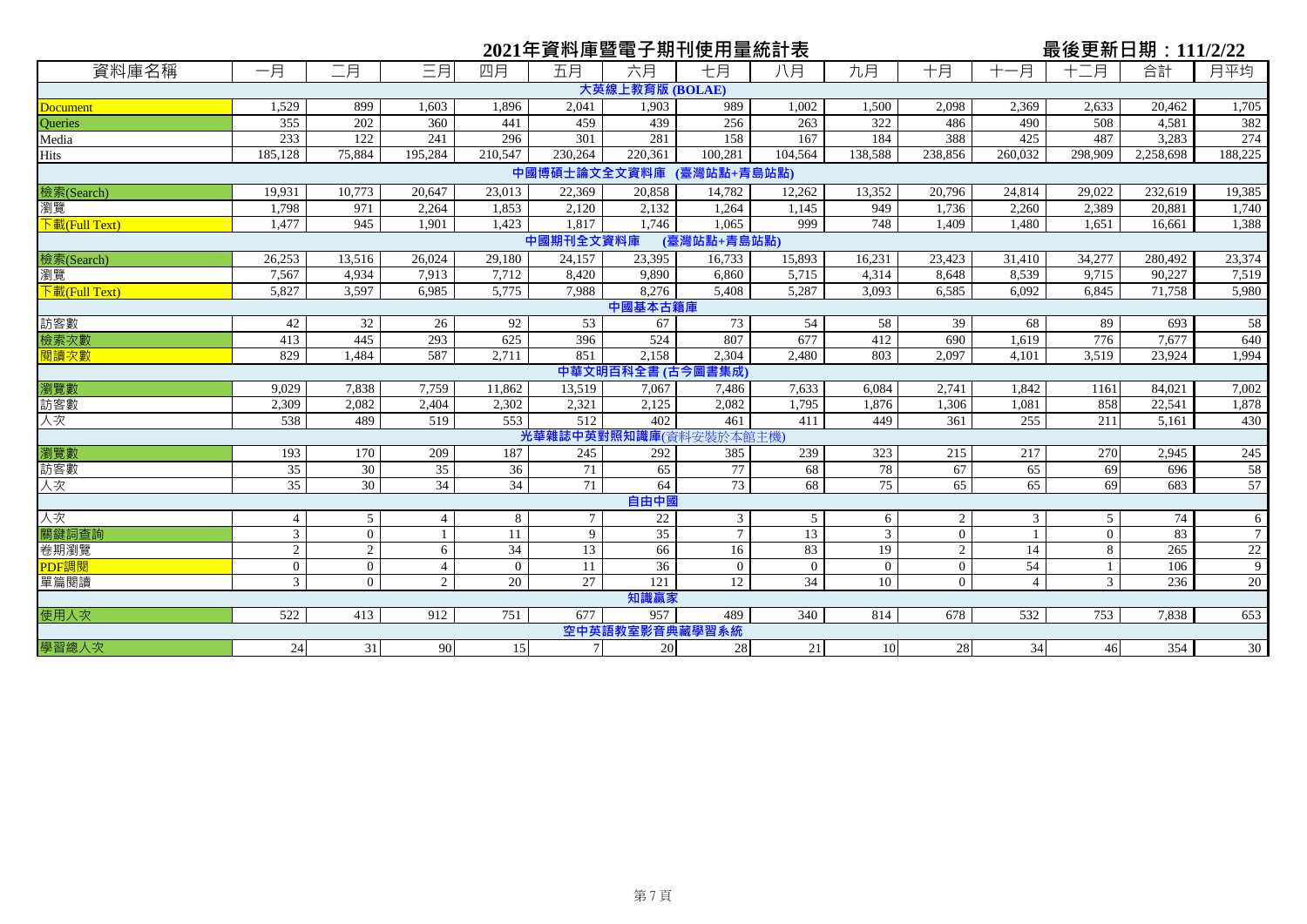|                     |                |                |                |                |                  |                  | 2021年資料庫暨電子期刊使用量統計表                                                   |                |                              |                |                |                | 最後更新日期: 111/2/22 |                |
|---------------------|----------------|----------------|----------------|----------------|------------------|------------------|-----------------------------------------------------------------------|----------------|------------------------------|----------------|----------------|----------------|------------------|----------------|
| 資料庫名稱               | 一月             | 二月             | 三月             | 四月             | 五月               | 六月               | 七月                                                                    | 八月             | 九月                           | 十月             | -月             | 十二月            | 合計               | 月平均            |
|                     |                |                |                |                |                  | 近代中國--中國現代史知識庫   |                                                                       |                |                              |                |                |                |                  |                |
| 瀏覽數                 | 245            | 172            | 224            | 270            | 283              | 584              | 367                                                                   | 480            | 622                          | 265            | 258            | 280            | 4,050            | 338            |
| 訪客數                 | 93             | 83             | 90             | 89             | 128              | 121              | 132                                                                   | 148            | 113                          | 122            | 101            | 115            | 1,335            | 111            |
| 人次                  | 72             | 69             | 79             | 80             | $\overline{117}$ | 114              | 123                                                                   | 131            | 110                          | 109            | 97             | 110            | 1,211            | 101            |
|                     |                |                |                |                |                  |                  | ProQuest Historical Newspapers: Chinese Newspapers Collection 英文近現代中國 | 報紙             | <b>車 (1832-1953) PQHN-CN</b> |                |                |                |                  |                |
| <b>Searches</b>     | 469            | 450            | 888            | 503            | 383              | 803              | 1,295                                                                 | 589            | 558                          | 1,013          | 874            | 676            | 8,501            | 708            |
| Citations/Abstracts | 26             | $\overline{0}$ | 30             | 6              | 12               | $\overline{1}$   | 3                                                                     | $\overline{4}$ |                              | 6              | 91             | -1             | 181              | 15             |
| <b>FT Articles</b>  | 364            | 68             | 436            | 92             | 281              | 44               | 22                                                                    | 10             | $\overline{11}$              | 129            | 101            | 177            | 1,735            | 145            |
|                     |                |                |                |                |                  | 哈佛商業評論           |                                                                       |                |                              |                |                |                |                  |                |
| 登入次數                | 122            | 44             | 92             | 71             | 95               | 71               | 37                                                                    | 49             | 68                           | 197            | 94             | 117            | 1,057            | 88             |
| 檢索次數                | 138            | 25             | 66             | 26             | 38               | 39               |                                                                       | 12             | 3                            | 101            | 104            | 91             | 644              | 54             |
| 單篇詳目檢視次數            | 142            | $25\,$         | 67             | 75             | 134              | 115              | 12                                                                    | 26             | 90                           | 287            | 140            | 127            | 1,240            | 103            |
| PDF 閱覽次數            | 141            | 25             | 70             | 78             | 134              | 115              | 12                                                                    | 28             | 90                           | 289            | 137            | 129            | 1,248            | 104            |
| PDF下載頁數             | $\overline{0}$ | $\overline{0}$ | $\overline{0}$ | $\overline{0}$ | $\theta$         | $\mathbf{0}$     | $\overline{0}$                                                        | $\theta$       | $\overline{0}$               | $\overline{0}$ | $\theta$       | $\overline{0}$ | $\overline{0}$   | $\overline{0}$ |
|                     |                |                |                |                |                  | 科學人雜誌知識庫(線上版)    |                                                                       |                |                              |                |                |                |                  |                |
| 瀏覽總人數               | 100            | 79             | 99             | 108            | 106              | 82               | 103                                                                   | 114            | 165                          | 188            | 1.041          | 193            | 2,378            | 198            |
| 瀏覽頁面總數              | 817            | 225            | 596            | 626            | 596              | 485              | 436                                                                   | 651            | 919                          | 534            | 3,016          | 571            | 9,472            | 789            |
|                     |                |                |                |                |                  | 科學月刋             |                                                                       |                |                              |                |                |                |                  |                |
| 瀏覽數                 | 1,121          | 880            | 976            | 2,265          | 774              | 836              | 776                                                                   | 764            | 1,299                        | 728            | 820            | 762            | 12,001           | 1,000          |
| 訪客數                 | 666            | 580            | 649            | 746            | 558              | 616              | 570                                                                   | 572            | 607                          | 546            | 641            | 609            | 7,360            | 613            |
| 人次                  | 373            | 293            | 390            | 462            | 385              | 456              | 424                                                                   | 388            | 401                          | 365            | 413            | 404            | 4,754            | 396            |
|                     |                |                |                |                |                  | 高等教育知識庫          |                                                                       |                |                              |                |                |                |                  |                |
| 拜訪人次                | 137            | 131            | 159            | 156            | 82               | 139              | 181                                                                   | 149            | 133                          | 189            | 175            | 153            | 1,784            | 149            |
| 查詢/瀏覽人次             | 849            | 756            | 743            | 706            | 515              | 864              | 1,015                                                                 | 1,577          | 714                          | 992            | 990            | 834            | 10,555           | 880            |
| 開讀次數                | 208            | 211            | 221            | 180            | 169              | 324              | 298                                                                   | 277            | 228                          | 382            | 315            | 249            | 3.062            | 255            |
|                     |                |                |                |                |                  | 寒泉               |                                                                       |                |                              |                |                |                |                  |                |
| 瀏覽數                 | 44,521         | 34,249         | 47,990         | 40,650         | 60,287           | 65,275           | 54,241                                                                | 42,767         | 43,801                       | 49,584         | 64,671         | 54809          | 602,845          | 50,237         |
| 訪客數<br>人次           | 5,616<br>2,441 | 4,470<br>2,077 | 5,859<br>2,786 | 5,858<br>2,999 | 8,946<br>3,740   | 8,241<br>3,403   | 7,356<br>3,065                                                        | 7,184<br>3,130 | 7,532<br>3,267               | 7,132<br>3,198 | 8,280<br>3,693 | 7849<br>3458   | 84,323<br>37,257 | 7,027<br>3,105 |
|                     |                |                |                |                |                  | 華藝自然世界           |                                                                       |                |                              |                |                |                |                  |                |
| 瀏覽次數                | 2,095          | 2,127          | 2,153          | 2,179          | 2.204            | 2,233            | 2,258                                                                 | 2,287          | 2,313                        | 2,340          | 2,365          | 2,388          | 26,942           | 2,245          |
|                     |                |                |                |                |                  | 漢珍知識網(含漢文台灣日日新報) |                                                                       |                |                              |                |                |                |                  |                |
| <b>Searches</b>     | 8,637          | 45,159         | 40,355         | 19,684         | 15,224           | 15,056           | 8,097                                                                 | 12,337         | 8,250                        | 8,839          | 7,212          | 8,043          | 196,893          | 16,408         |
| Login               | 675            | 3,156          | 3,461          | 1,609          | 981              | 957              | 712                                                                   | 839            | 768                          | 648            | 604            | 681            | 15,091           | 1,258          |
| Image               | 4.699          | 21,870         | 27,272         | 9,157          | 6,897            | 7,422            | 4,711                                                                 | 6,449          | 4,754                        | 5,200          | 5,669          | 7,457          | 111,557          | 9,296          |
|                     |                |                |                |                |                  | 臺灣百年寫真/GIS資料庫    |                                                                       |                |                              |                |                |                |                  |                |
| 瀏覽數                 | 439            | 352            | 895            | 256            | 314              | 312              | 531                                                                   | 567            | 709                          | 504            | 725            | 524            | 6,128            | 511            |
| 訪客數                 | 84             | 79             | 93             | 71             | 82               | 77               | 93                                                                    | 111            | 82                           | 93             | 117            | 91             | 1.073            | 89             |
| 人次                  | 82             | 77             | 88             | 71             | 80               | 73               | 86                                                                    | 100            | 77                           | 86             | 103            | 89             | 1,012            | 84             |
|                     |                |                |                |                |                  |                  |                                                                       |                |                              |                |                |                |                  |                |